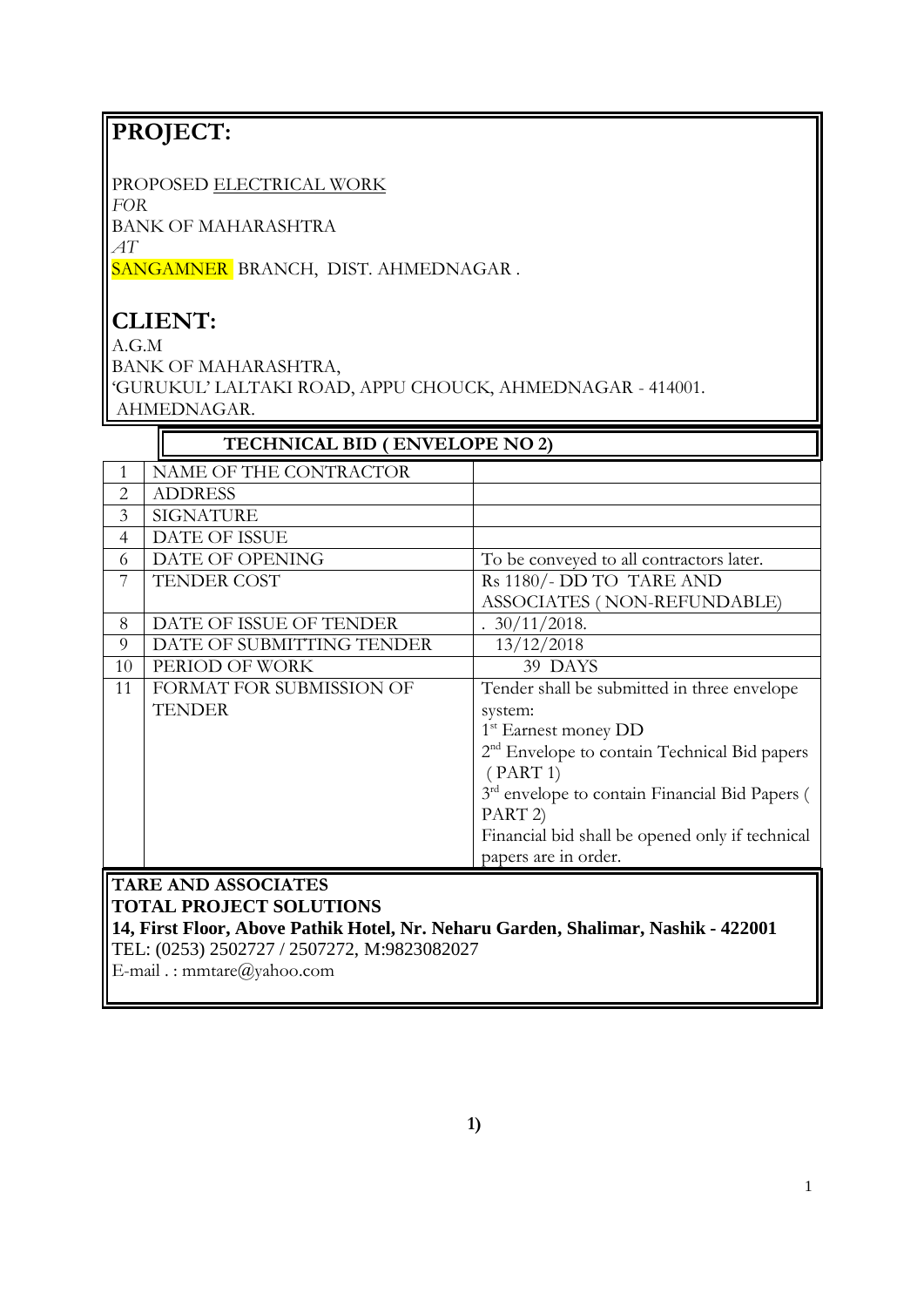# **2) TENDER NOTICE**

 Place:- AHEMDNAGAR Date 30.11.2018.

To,

The Zonal Manager, Bank of Maharashtra, Ahmednagar Zonal Office, Gurukul Building, Lal taki raod, Ahmednagar – 414001.

Dear Sir,

Having examined the drawings, specifications, designs and schedule of quotation relating to the works specified in the memorandum herein after set out and having visited and examined the site of the works specified in the said memorandum at the rates mentioned in the attached schedule of quantities and in accordance in all respects with the specifications, designs, drawing and instructions in writing referred to in conditions of tender, the Articles of Agreement, Special Conditions. Schedule of Quantities and Conditions of Contract and with such materials as are provided for by and in all other respects in accordance with such condition of contract and with such materials as are provided with such conditions so far as they may be applicable.

# **MEMORANDUM**

|   | Description of works                 | PROPOSED ELECTRICAL WORK FOR                                                                            |
|---|--------------------------------------|---------------------------------------------------------------------------------------------------------|
|   |                                      | SANGAMNER BRANCH AT                                                                                     |
|   |                                      | AHEMDNAGAR DISTICT FOR BANNK OF                                                                         |
|   |                                      | MAHARASHTRA.                                                                                            |
| 2 | <b>Earnest Money</b>                 | 5000/- paid by D.D on any Nationalized Bank, in favor of<br>Bank of Maharashtra, payable at Ahmednagar. |
| 3 | Percentage if any deducted from bill | $5\%$                                                                                                   |
| 4 | Time allowed for completion of the   | $\dots$ 39. $\dots$ Days.                                                                               |
|   | works                                |                                                                                                         |
|   |                                      |                                                                                                         |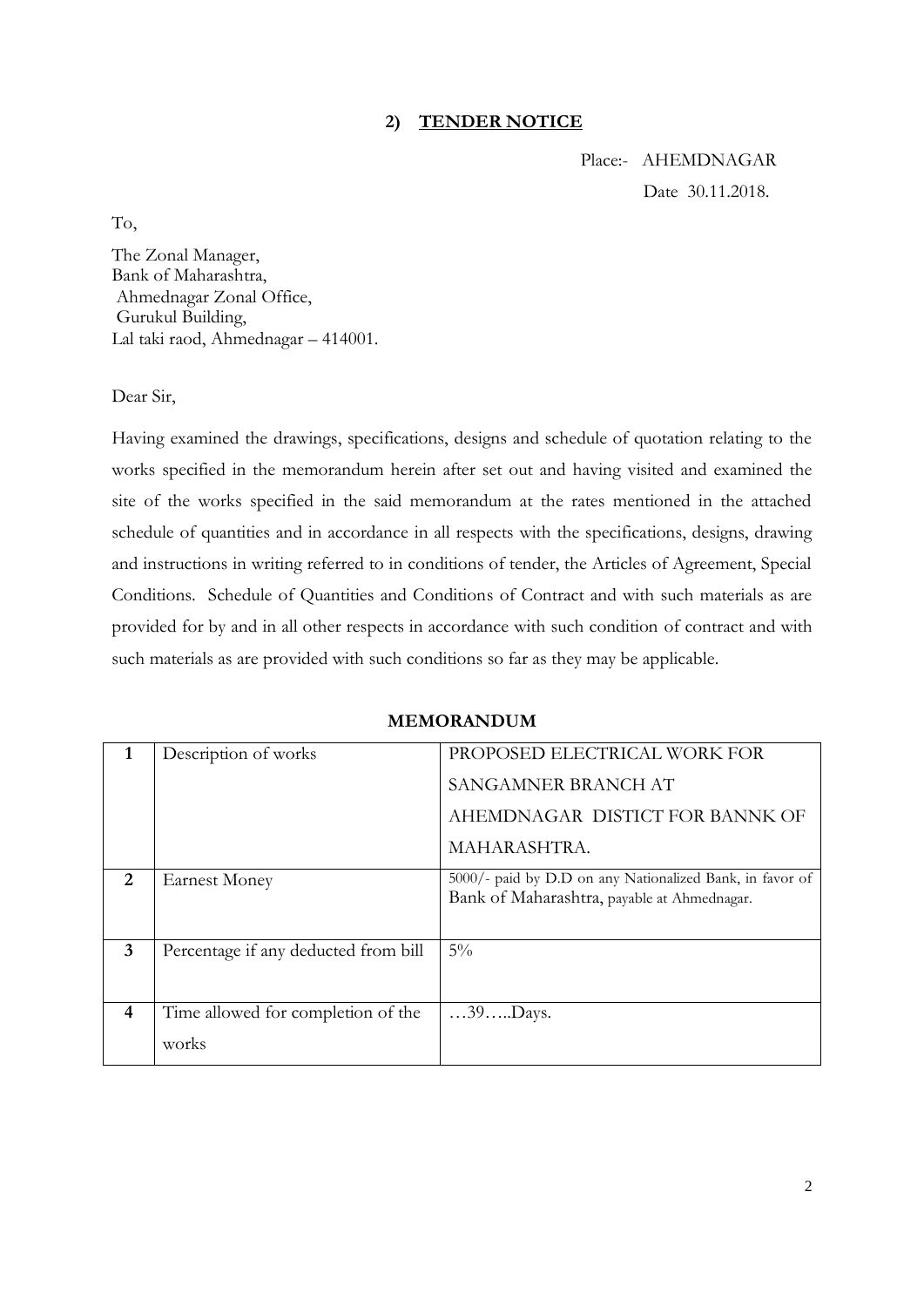- 2. Should this tender be accepted, I/we hereby agree to abide by the fulfill the terms and provision of the said conditions of Contract annexed hereto so far as they may be applicable or in default thereof to forfeit and pay to the Bank of Maharashtra the amount mentioned in the said conditions.
- 3. I/We have deposited a sum of 1% of quoted amount as earnest money with the Bank of Maharashtra which amount is not to bear any interest. Should I/We fail to execute the Contract when called upon to do so. I/we do hereby agree that this sum, shall be forfeited by me/us to the Bank of Maharashtra.

|            |                                                        | Our Firm information is as follows:-          |                                                                                        |  |  |  |
|------------|--------------------------------------------------------|-----------------------------------------------|----------------------------------------------------------------------------------------|--|--|--|
|            |                                                        |                                               | <b>(Mandatory information required for Prequalification of the bidder for Proposed</b> |  |  |  |
|            | ELECTRICALS WORK FOR SANGAMNER BARANCH AT AHEMDNAGAR.) |                                               |                                                                                        |  |  |  |
|            |                                                        |                                               |                                                                                        |  |  |  |
| Important: | 1.                                                     | Please type or handwrite in capital letters.  |                                                                                        |  |  |  |
|            | 2.                                                     | Attach copies of the supporting documents.    |                                                                                        |  |  |  |
|            |                                                        | Name of the Bidder:                           |                                                                                        |  |  |  |
|            |                                                        | email address :                               |                                                                                        |  |  |  |
|            |                                                        | Telephone number office :                     |                                                                                        |  |  |  |
|            |                                                        | Telephone number office :                     |                                                                                        |  |  |  |
|            |                                                        | Fax no.:                                      |                                                                                        |  |  |  |
|            |                                                        | Address 1:                                    |                                                                                        |  |  |  |
|            |                                                        | Address 2:                                    |                                                                                        |  |  |  |
|            |                                                        | and:                                          |                                                                                        |  |  |  |
|            |                                                        | Pin code:                                     |                                                                                        |  |  |  |
|            |                                                        | Year of Establishment:                        |                                                                                        |  |  |  |
|            |                                                        | Status of the Firm:                           | Proprietary/Partnership/Pvt. Ltd./Pub. Ltd.                                            |  |  |  |
|            |                                                        | Name and address of the Bankers - 1:          |                                                                                        |  |  |  |
|            |                                                        | Name and address of the Bankers - 2:          |                                                                                        |  |  |  |
|            |                                                        | Name and address of the Bankers $-3$ :        |                                                                                        |  |  |  |
|            |                                                        | Registration number and date with Registrar   |                                                                                        |  |  |  |
|            |                                                        | of Companies/Firms:                           |                                                                                        |  |  |  |
|            |                                                        | PAN Card Number:                              |                                                                                        |  |  |  |
|            |                                                        | Sales Tax Number:                             |                                                                                        |  |  |  |
|            |                                                        | Request copies of the Balance sheet:          |                                                                                        |  |  |  |
|            |                                                        | Current solvency certificate from your Banker | Attach copy.                                                                           |  |  |  |
|            |                                                        | for not less than Rs. Five Lacs :             |                                                                                        |  |  |  |
|            |                                                        | Empanelment with the other                    |                                                                                        |  |  |  |
|            |                                                        | Companies/PSUs                                |                                                                                        |  |  |  |
|            |                                                        | Field of activities :                         |                                                                                        |  |  |  |
|            |                                                        | Main Activity :                               |                                                                                        |  |  |  |
|            |                                                        | Value of the total work done till date:       |                                                                                        |  |  |  |
|            |                                                        | List particulars of minimum 10 successfully   |                                                                                        |  |  |  |
|            |                                                        | completed works during last Seven years       |                                                                                        |  |  |  |
|            |                                                        | amounting to Rs. Five lacs or more:           |                                                                                        |  |  |  |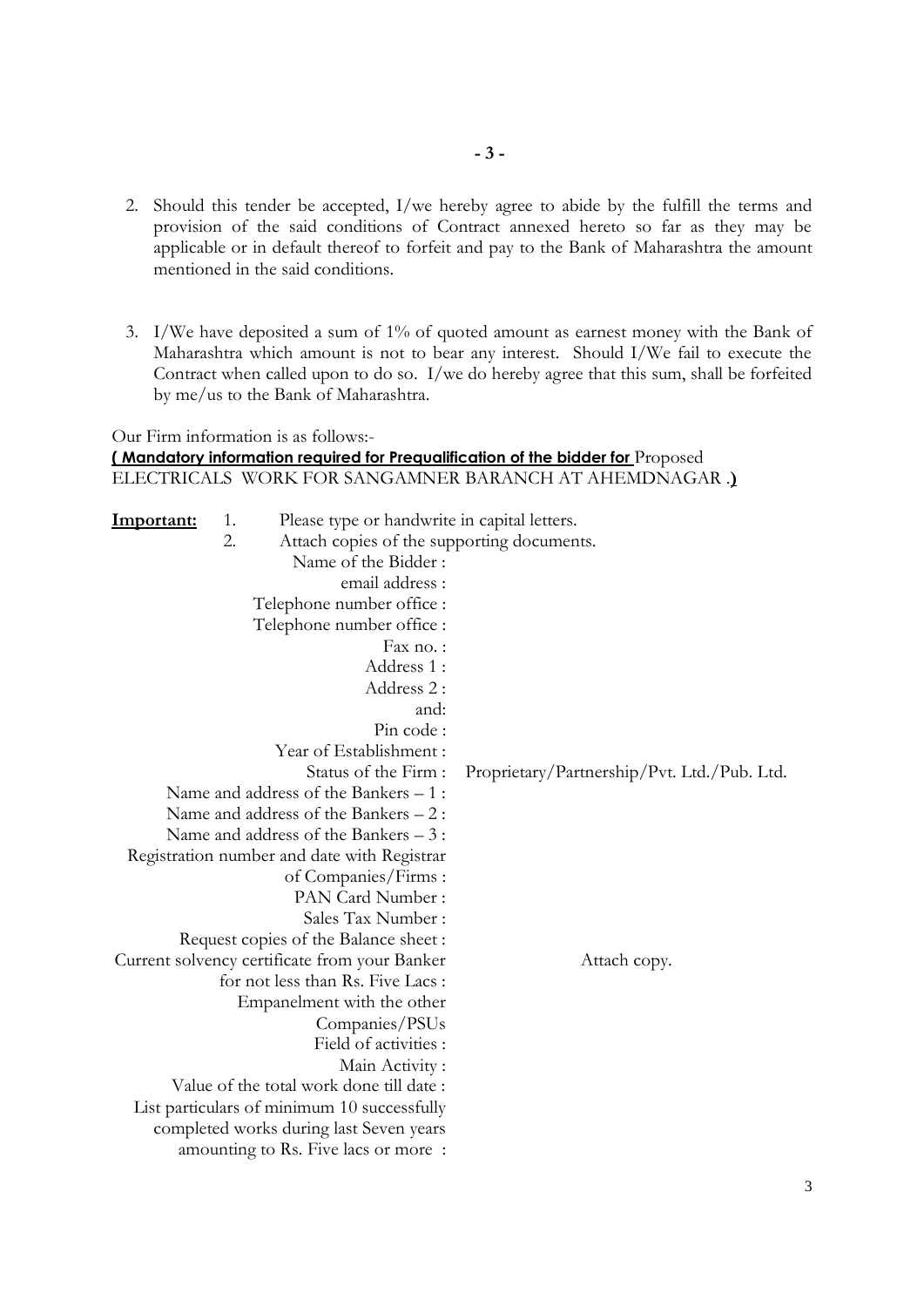List Number of Technical staff working in the organization : List number of other staff working in the organization : Have you in past carried out any works for Bank of Maharashtra or its subsidiaries? : Have you been ever disqualified or levied penalty by the Bank in past for non fulfillment of the contractual obligations. If yes, please provide details in brief. : Have you been ever been put on a holiday list or banned by any Public Sector Units? If yes please provide details in brief:

I/We confirm that to the best of our knowledge this information is authentic and accept that any deliberate concealment will amount to disqualification at any stage.

**Seal and Signature of the Bidder/s.**

**Date:**

Place: (Signatures and addresses of witnesses)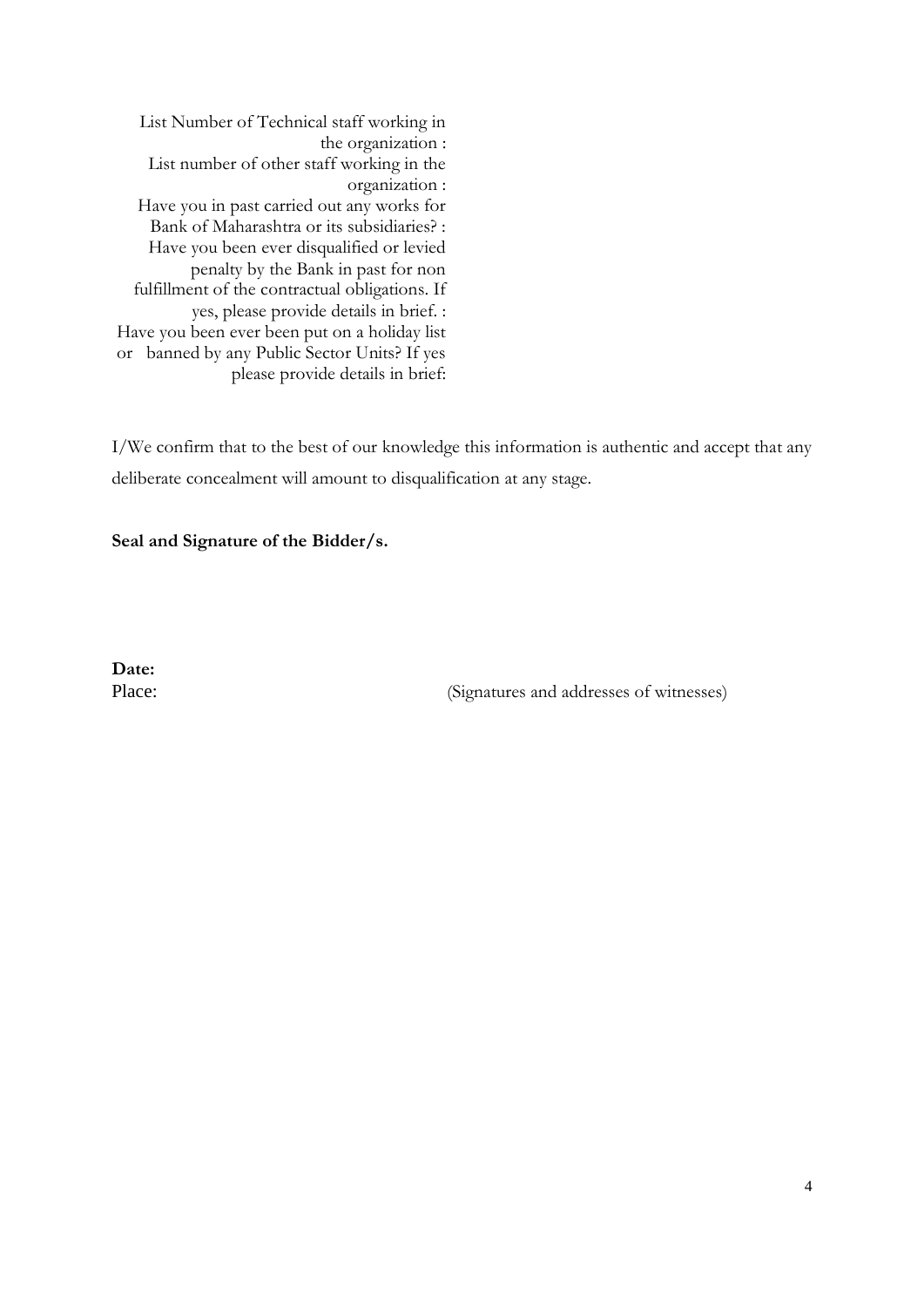# **(ii) INDEX**

# **SR.NO. DESCRIPTION PAGE**

# **IN ENVELOPE NO 1**

- 1) TENDER FEE
- 2) EMD (1% OF QUOTED AMOUNT).

# **IN ENVELOPE NO 2. : TECHNICAL BID ( with supporting documents)**

- 01. TENDER NOTICE
- 02. INTRODUCTION
- 03. SPECIAL INSTRUCTION
- 1. LETTER OF OFFER
- 2. FORM OF AGREEMENT
- 3. SPECIAL CONDITIONS
- 4. PREAMBLE TO BOQ
- 5. APPENDIX
- 6. LIST OF APPROVED MATERIALS (ELECTRICALS)
- 7. ELECTRICAL WORK TECHNICAL SPECIFICATIONS
- 8. LIST OF ELECTRICAL STANDARDS
- 9. SAFETY CODE

### **IN ENVELOPE NO 3 : FINANCIAL BID**

10. BILL OF QUANTITIES ( ELECTRICALS) 11. ELECTRICAL LAYOUT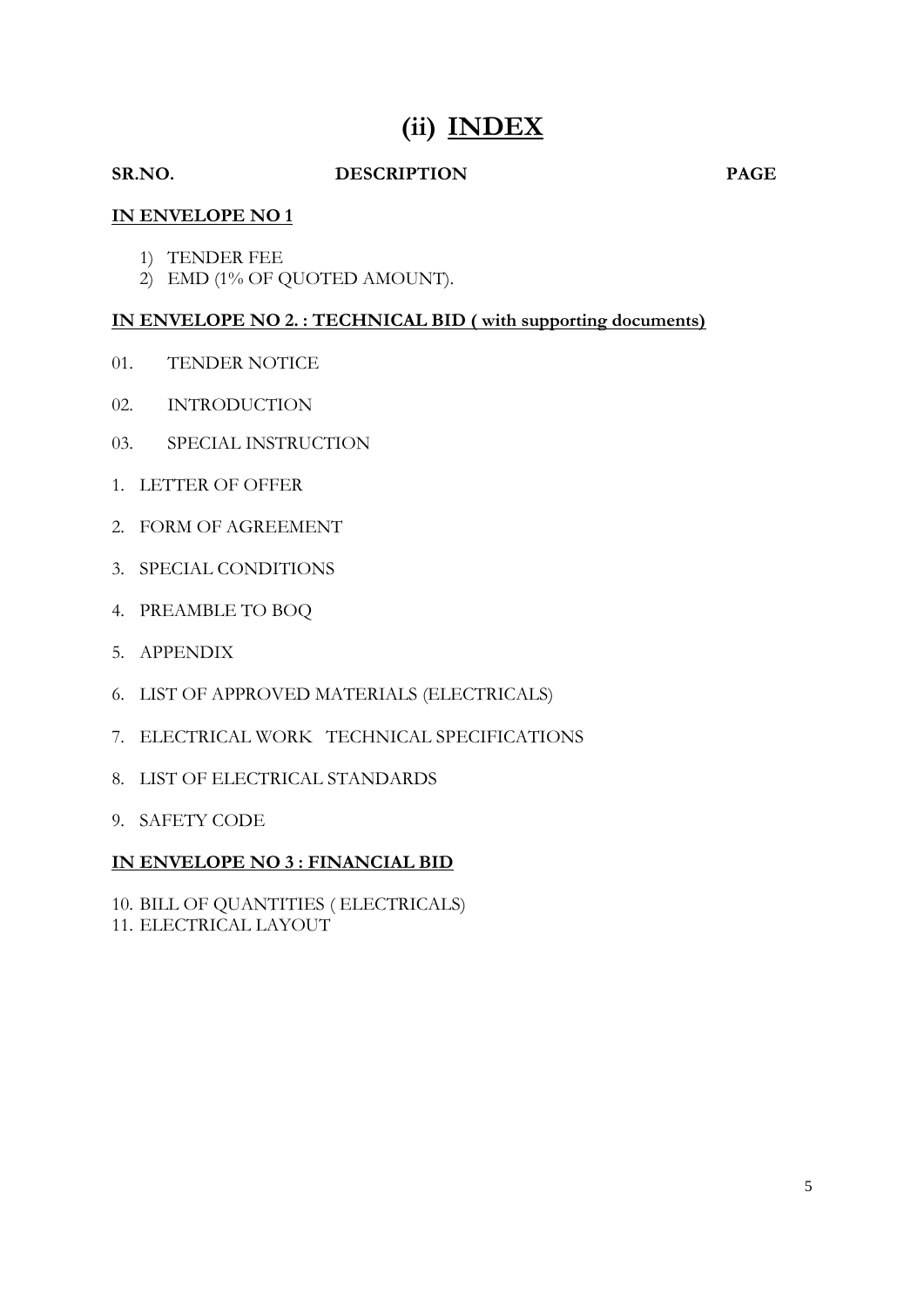# **1) INTRODUCTION**

| $\mathbf{1}$   | Client                               | <b>BANK OF MAHARASHTRA</b>                                                                                                                                                                                                        |
|----------------|--------------------------------------|-----------------------------------------------------------------------------------------------------------------------------------------------------------------------------------------------------------------------------------|
| $\overline{2}$ | Consultant / Consultant              | <b>TARE AND ASSOCIATES</b><br><b>Total Project Solutions</b><br>14, First Floor, Above Pathik Hotel, Nr. Neharu<br>Garden, Shalimar, Nashik - 422001<br>TEL: (0253) 2502727 / 2507272, M:9823082027<br>E-mail .: mmtare@yahoo.com |
| $\mathfrak{Z}$ | Location (Site Address)              | Bank of Maharashtra, SANGAMNER BRNACH,<br>AT. SANGAMNER.                                                                                                                                                                          |
| 4              | Scope of work                        | ELECTRICAL WORK                                                                                                                                                                                                                   |
| A              | Issue of Tender                      | ZONAL OFFICE, AHEMADNAGAR.                                                                                                                                                                                                        |
| $\overline{B}$ | Submission of Tender                 | Upto 05.30 p.m. at Ahmednagar Zonal Office,<br>Gurukul Building, Lal taki raod,<br>Ahmednagar - 414001.                                                                                                                           |
| $\mathsf{C}$   | Likely date of opening of<br>Tenders | On the next day                                                                                                                                                                                                                   |
| 5              | Time limit for execution             | 5 Days from the date of award of work                                                                                                                                                                                             |
| 6              | <b>Earnest Money Deposit</b>         | 1% of quoted amount                                                                                                                                                                                                               |
| $\overline{7}$ | Retention Amount                     | 5% Through Bill                                                                                                                                                                                                                   |
| 8              | Penalty for delay                    | 0.5% per week of part thereof up to maximum of 5%                                                                                                                                                                                 |
| 9              | Defect Liability Period              | 12 months (one full monsoon minimum)                                                                                                                                                                                              |
| $10\,$         | Insurance                            | Contractors all risk policy (CAR policy)                                                                                                                                                                                          |
| 11             | Value of Interim Bill (Minimum)      | 50% of the contract amount                                                                                                                                                                                                        |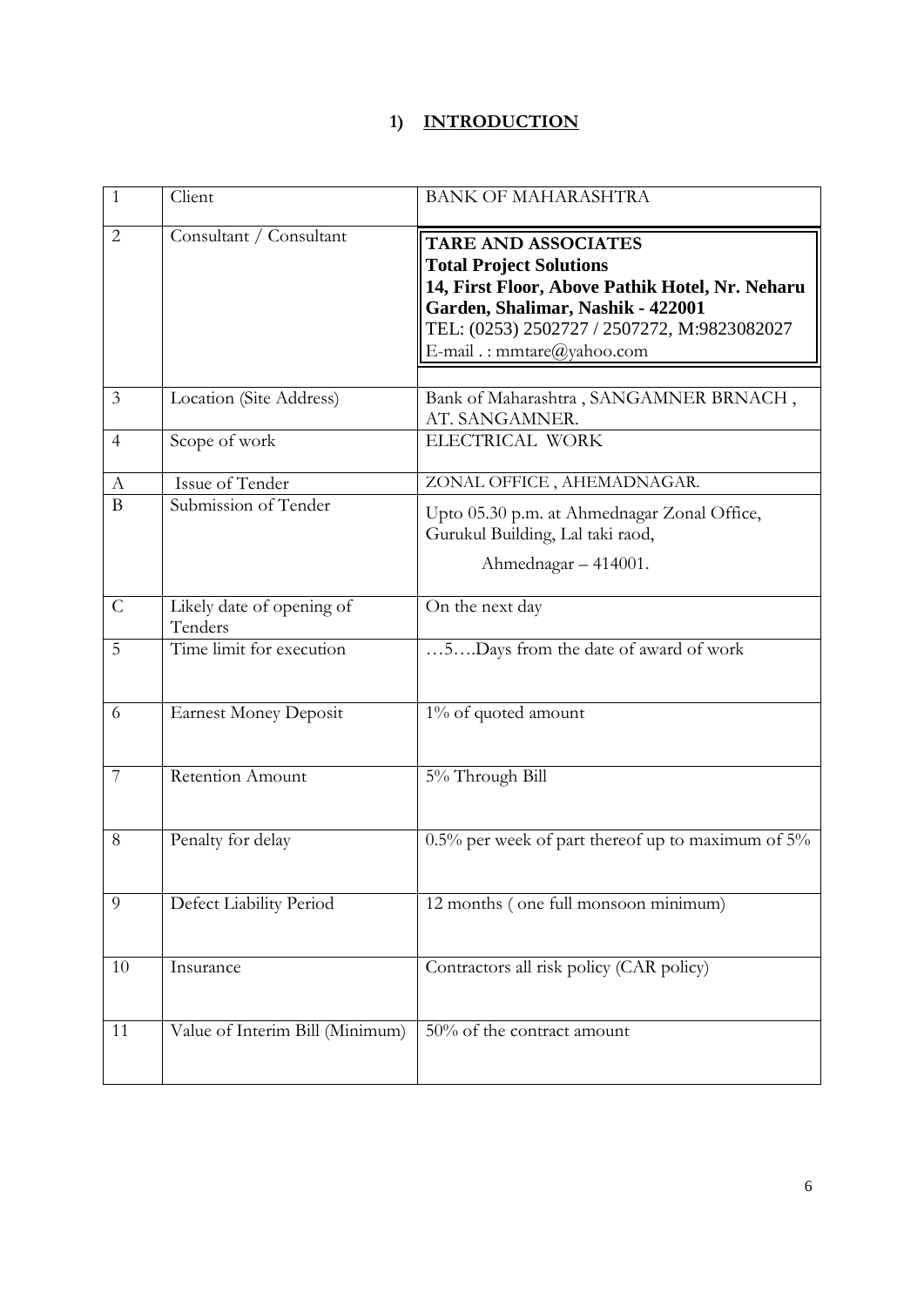# **SPECIAL INSTRUCTIONS**

Tenderer may specially note the following.

- 01. Rates quoted by the tenderer shall be valid for a period of four months from the date of opening the tender. The rates shall be filled in both in words and in figures. All the rates shall be self sufficient and firm.
- 02. No upward revisions of rate will be accepted after opening the tender.
- 03. If the tenderar fails to accept the order issued at the rate originally quoted by him or at rates negotiated subsequently, as the case may be, the earnest money shall be forfeited.
- 04. The rates at which the work order is finally placed on the successful Tenderer, shall be valid till the completion of the work.
- 05. Time Limit :- The entire work shall be completed within 39 days. If in the opinion of the Employer / Interior designer, the works gets delayed due to causes which the Employer may consider being beyond the control of the contractor, the Employer at the completion of the time allowed for the contract shall make fair and reasonable extension of time for completion in writing with detail reasons.
- 06. While executing the work the contractors have to ensure that no inconvenience whatsoever is caused to the offices / people functioning in the premises.
- 07. Adequate number of fire extinguishers, first aid boxes, must be provided on the site by the contractor.
- 08. The Bank reserves the right to distribute the work among two or more tenderers.
- 09. Permissible working hours : 9 AM. To 6PM. Or as per convenience of the respective department.
- 10. The work shall be carried out without disturbing Bank's normal functioning.
- 11. For working beyond office hours prior approval shall be obtain from the Security Incharge of the building. The client reserves full right either to accept or reject such request from the Contractors without assigning any reasons whatsoever.
- 12. No worker of the contractor will be allowed to stay overnight at site.
- 13. Bank reserves the right of addition or deletion of any item listed in B.O.Q. or may operate and Q.R.O. item. Also Bank reserves full right either to accept or reject any tender document.
- 14. Quantities in tender are approximate and payment shall be make only as per actual measurements. Excess quantity shall not be executed without written permission amendment by the Bank. In case of upward or downward revision in quantities of items, the rate quoted by the Contractors shall remain firm at all the times.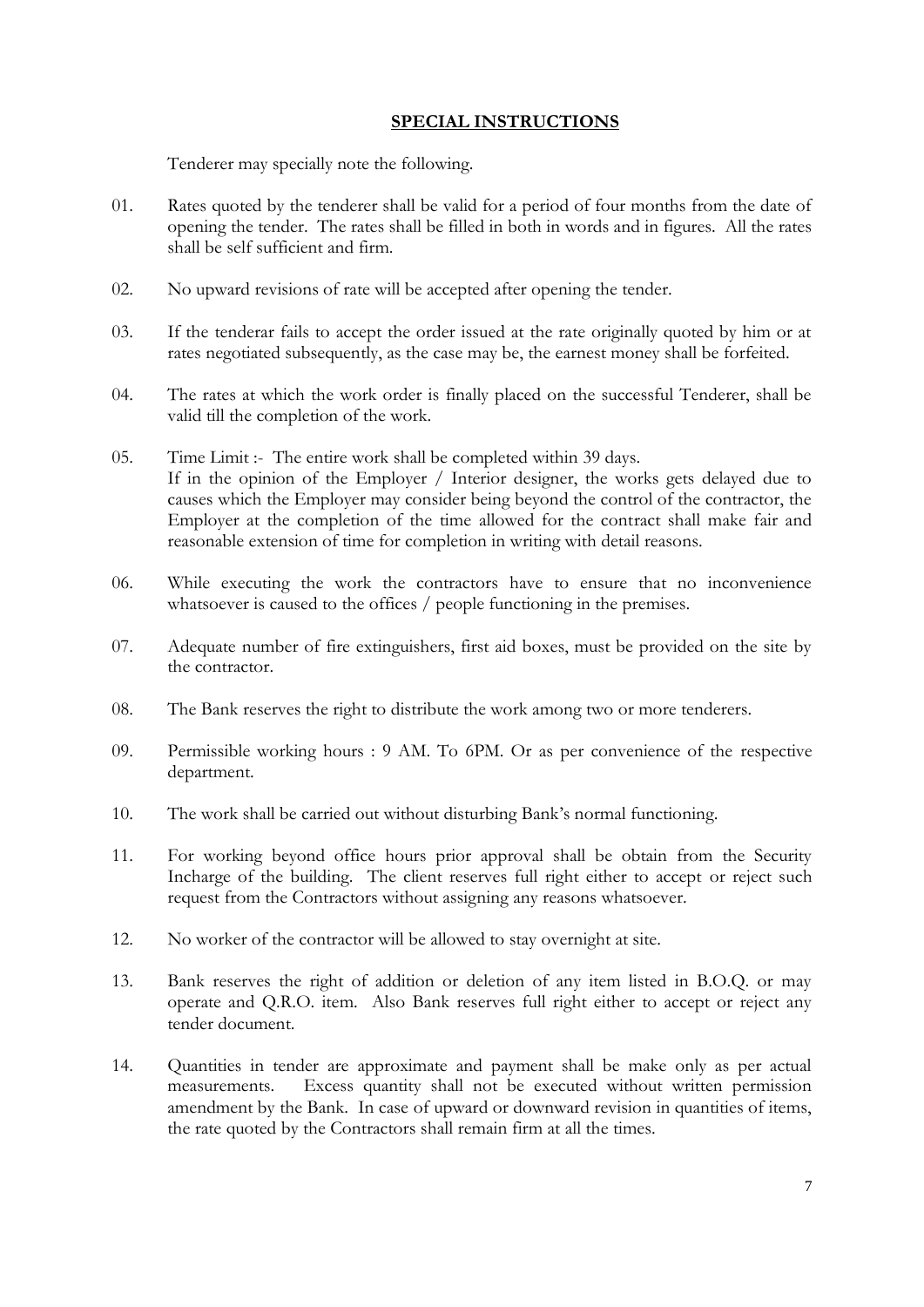- 15. Rates quoted by the tenderer shall include GST Taxes, basic cost of material, transport, insurance, sales tax, octroi, Excise duties & other levies, labour over hear profit etc. nothing will be paid extra on any account.
- 16. On completion of the works the contractor shall clear away and remove from the site all constructional plant, surplus, materials, rubbish and temporary works of every kind and leave whole of the site and the works clean and in workman like condition to the satisfaction of Client. No extra payment will be made for this purpose.
- 17. Selected contractor will have to enter into an agreement with the bank as per form of agreement given in the tender within seven days on being issued with the work order for commencement of work.
- 18. Earnest money of successful contractor will be retained by the Bank as Security Deposit. In addition, the successful contractor has to deposit the balance amount of Initial Security Deposit to the Bank within fourteen days of issue work order. E.M.D. of unsuccessful tenderer will be returned after finalization of award of work.
- 19. For any clarification in any item of work. The contractor should get the same from the interior designer before carrying out the work and all items of work should be carried out with the approval of the Bank.
- 20. RETENTION MONEY ;
	- A) The retention percentage (i.e. Deduction form interim bill) shall be 5% of the gross value of each interim bill.
	- B) The maximum amount of retention money shall be the balance amount of the Total Security Deposit.
	- C) 50% of the retention amount shall be refunded to the contractor on virtual completion subject to the following :
		- i) Issue of Virtual completion Certificate by the Premises Department.
		- ii) Contractor's removal of his surplus materials, equipment, labour force, temporary sheds / stores etc. from the site (excepting for a small presence required if any for rectification during defect liability period and approved by the Bank)
	- D) The remaining 50% of the amount may be refunded 14 (fourteen) days after the end of defects liability period provided he has satisfactorily carried our all the works and rectified all defects in accordance with the condition of the contract, including site clearance.
- 21. Defect Liability Period : Defects pointed out during the defects liability period of 12 months from the date of virtual completion of work. Will be satisfactorily rectified by the contractor at no extra cost to the Employer with end satisfaction.
- 22. Completion period is 39 days is common for Interior and electrical work . Co-ordination among all agency is to manage with mutual understanding and convenient to all. No extra period will be granted on the basis of non clearance of internal work link.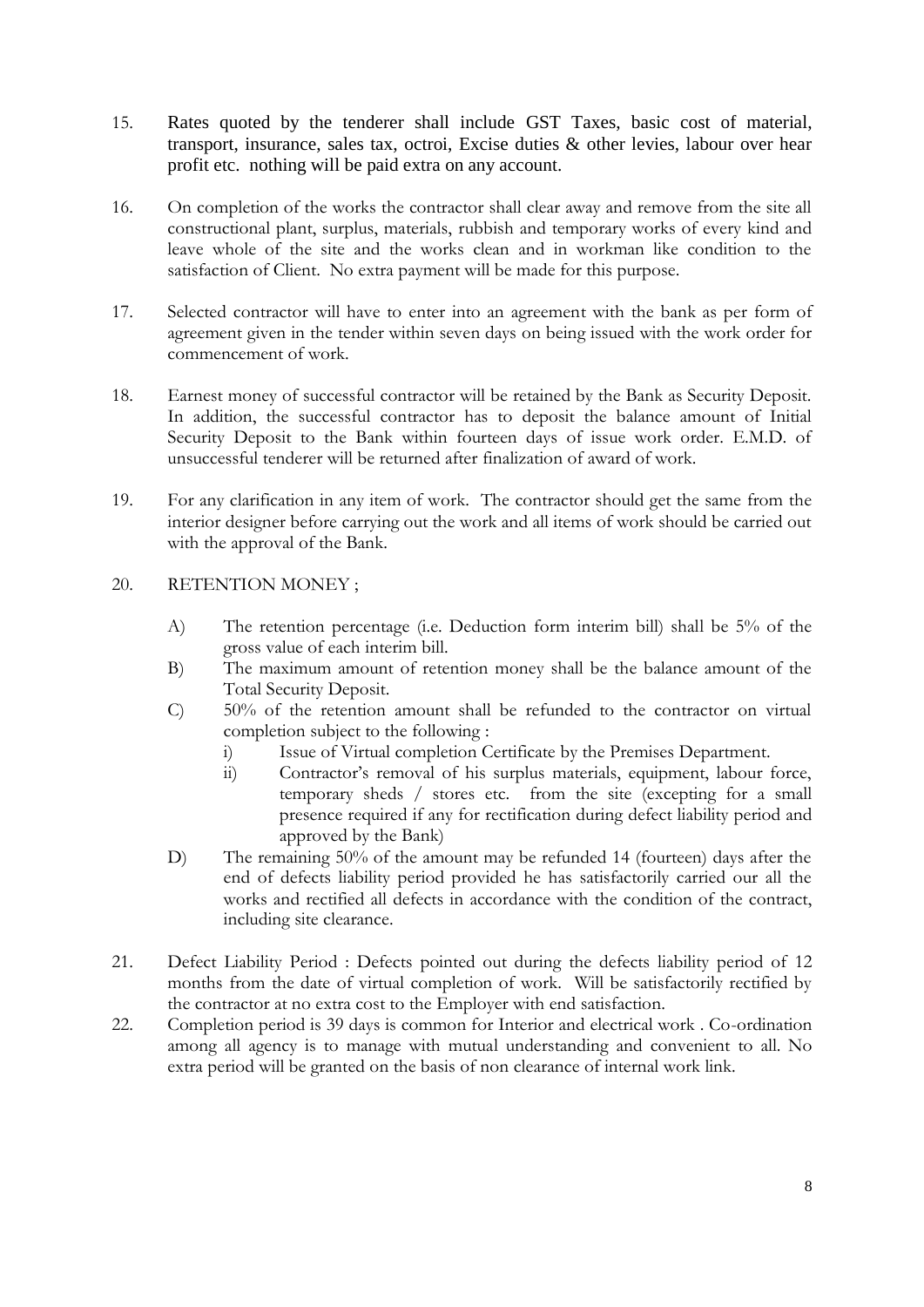# **LETTER OF OFFER**

To,

The Zonal Manager, Bank of Maharashtra, Ahmednagar Zonal Office, Gurukul Building, Lal taki raod, Ahmednagar – 414001.

Dear Sir,

# **SUB** : PROPOSED ELECTRICAL WORK AT SANGAMNER BRANCH FOR BANK OF MAHARASHTRA,

Having examined the contract documents, specifications and Bill of Quantities prepared by premises Section. I / We hereby offer to execute the subject work at the respective rates which I / We have quoted for the items in the Bill of Quantities (B.O.Q.) Further, I declare that before quoting the rates. I / We have visited the site and our rates are as per present site condition, Further I / We herewith deposit 1% of quoted amount for the proposed work as Earnest Money for due execution of the works at my / our tendered rates as per the items of Contract. In the event of this tender being accepted. I / we agree to enter into and execute the necessary contract documents as required by you, I am / we are aware that the Bank intends to complete the entire work as covered in the scope of this tender with in a period as mentioned in special conditions of the Contract, after the letter of intent is issued, I/we agree to complete the works within the said period.

As required by you, I / we are returning herewith the documents (in single) duly signed by us at each page in token of our acceptance of the provisions in the documents. Seal :

I / we agree to enter into and execute the necessary contract documents as required by you. Signature, with Name & Full Address:

| Tele No:    |  |
|-------------|--|
| Fax No.     |  |
| 3 F 1 1 3 T |  |

 $\overline{\phantom{a}}$  , where  $\overline{\phantom{a}}$  , where  $\overline{\phantom{a}}$  ,  $\overline{\phantom{a}}$  ,  $\overline{\phantom{a}}$  ,  $\overline{\phantom{a}}$  ,  $\overline{\phantom{a}}$  ,  $\overline{\phantom{a}}$  ,  $\overline{\phantom{a}}$  ,  $\overline{\phantom{a}}$  ,  $\overline{\phantom{a}}$  ,  $\overline{\phantom{a}}$  ,  $\overline{\phantom{a}}$  ,  $\overline{\phantom{a}}$  ,  $\overline{\phantom{a}}$  ,

Mobile No.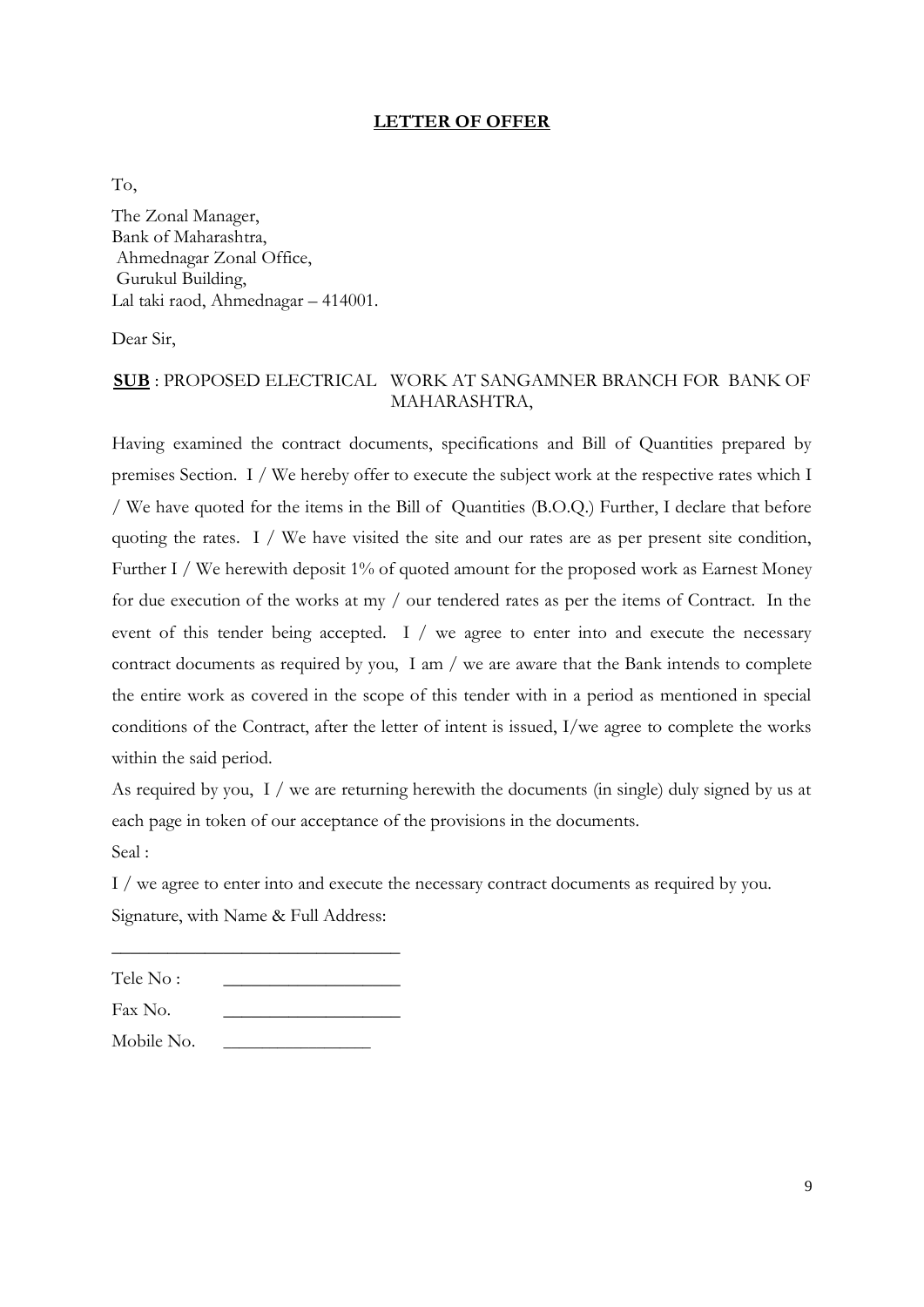#### **FORM OF AGREEMENT**

THIS AGREEMENT made this ……………………… day of ………………., 20………. Between ……………………………………………………………………………………………………………………… ……………………….. To, The Zonal Manager, Bank of Maharashtra, Ahmednagar Zonal Office, Gurukul Building, Lal taki raod, Ahmednagar – 414001.

. (hereinafter called "the owner") of one part and

…………...………………………………………………………………………………………………………… …………………………….. of or whose registered office is situated at

………………………………………………………………………………………………………………………

…………………... (hereinafter called : "the Contractor") of the other part.

WHEREAS the owner is desirous of ……………………(hereinafter called "the work") at …………………………… And has caused drawings and Bill of Quantities showing and describing the work to be done to be prepared by or under the direction of Tare And Associates , Nasik,, WHEREAS the Contractor supplied the owner with a fully priced copy of the said Bill of Quantities (Which copy hereinafter referred to as " the Contract Bill") AND WHEREAS the said drawings (hereinafter referred to as "the Contract Drawings") and the Contract Bill have contractor has deposited the sum of Rupees …………………………………………….. with the owner for due performance of this Agreement.

#### **NOW IS HEREBY AGREED AS FOLLOWS**

- 01. For consideration hereinafter mentioned the contractor will upon and subject to the conditions annexed carry out and complete the work shown upon the contract drawings and described by or referred to in the Contract Bills in the said conditions.
- 02. The owner will pay the Contractor the sum of Rupees …………………… (hereinafter referred to as "the Contractor Sum") or such other sum as shall become payable, there under at the times and in the manner specified in the said, Conditions
- 03. The term "The Consultant" in the said Condition shall mean the said Er. Milind Tare ,Tare And Associates , Nasik, in the event of his ceasing to be "CONSULTANT" for the purpose of this Contact, such other persons or persons as the owner shall be nominated for that purpose, not being a person to whom the Contractor shall object for reasons considered to be sufficient by the Employer, PROVIDED ALWAYS that no person subsequently appointed to be "Consultant" under this contract shall be entitled, to disregard or overrule any certificate or opinion or decision or approval or instruction given or expressed by earlier " CONSULTANT".
	- 04. The said Conditions thereto shall be read and construed as forming part of this Agreement, and the parties hereto shall respectively abide by, submit themselves to the said Conditions and perform the agreements on their part respectively in such Conditions contained.
	- 05. All disputes arising out of the contract shall be referred to Arbitration as per the condition stipulated in clause of "Special Condition of Contract".

AS WITNESS the hands of the said parties Signed by the said In the presence of witness NAME OWNER

ADDRESS

Signed by the said In the presence of witness NAME OWNER

ADDRESS

10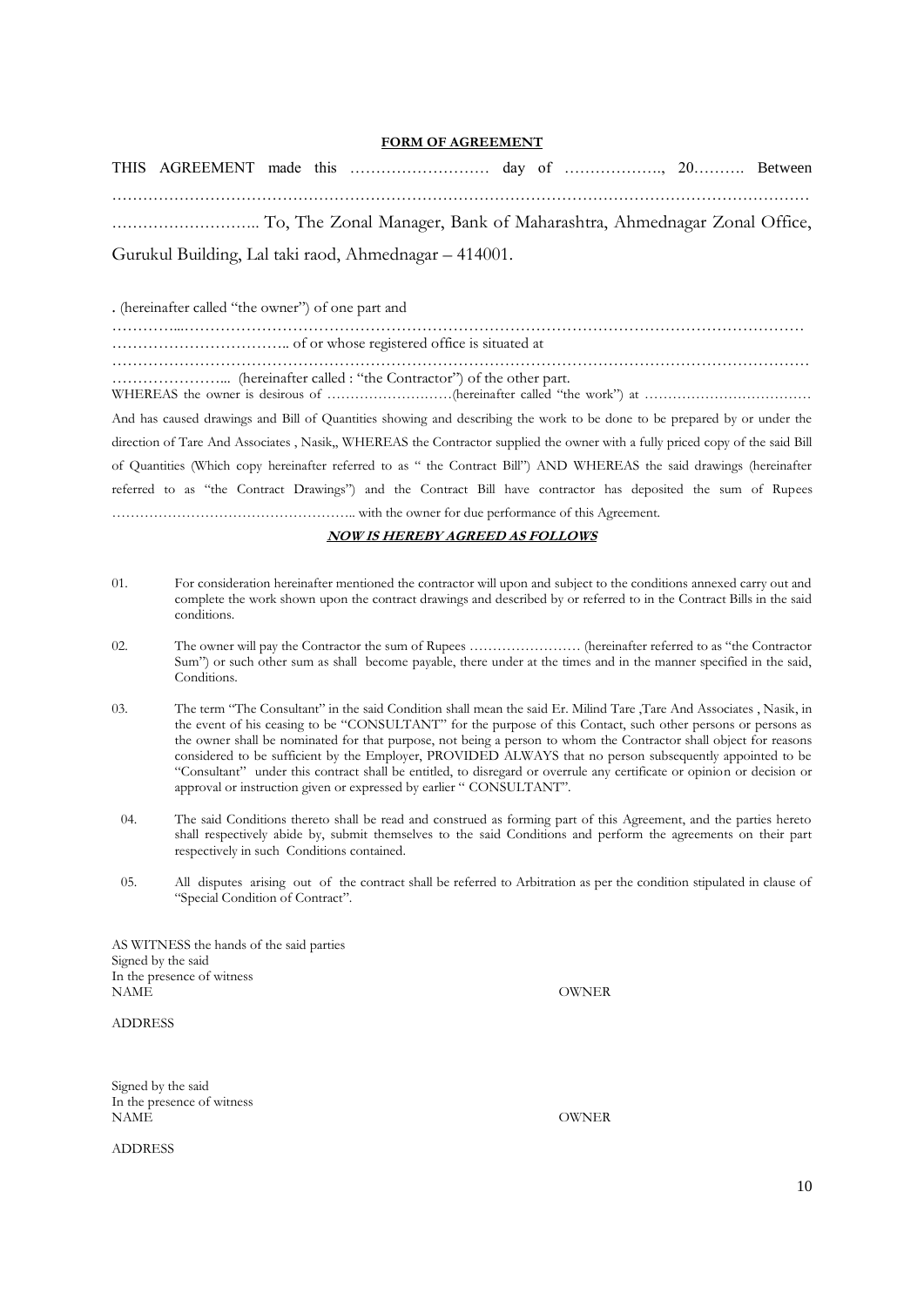# **SPECIAL CONDITIONS**

# 01. **ESTABLISHMENT :**

It is essential condition of this contract that the successful tender shall establish an office in Sangamner & Sangamner Office. for the period of Contract and a duly authorized representative shall always be available in Sangamner Office to deal with all matters concerning this Contract.

# 02. **TIME LIMIT**

The entire work shall be completed within 30 days form the date commencement which shall be FOUR DAYS from the day of acceptance letter is issued to the contractors or the day on which contractor is instructed to take possession of the site, which ever is later.

# 03. **TERMS OF PAYMENTS**

The following terms of payments shall apply:

- a) Running Account bills will be paid on item rate basis as certified by our Consultant / Bank engineer and based on bank'' security, taking into consideration actual work completed and in progress.
- b) Any work done at factory will not be counted in the running accounts bills until the Material is brought to the site work.

# 04. **RIGHT TO DISTRIBUTE WORK**

The Bank reserves all rights to divide, distribute the tender items to more than one agency, delete any item or operate items quoted as rate only.

### 05. **ELECTRICAL SUPPLY**

Bank will provide free water and power required for the works. However the Contractor shall make his own arrangements to draw the power and water from source as decided by the Bank / Consultant.

# 6. **PROGRAM WORK AND PROGRESS REPORTS** :

The successful contractor will have to submit a detailed bar-chart indicating the schedule of various activities from the date of commencement till completion and get the same approved by Consultant. Contractor shall strictly adhere to the same. This program shall from part of the contract and shall be binding on the contractor. However, the bank reserves the right to alter the program, if necessary, from time to time, no claim whatsoever of any nature by the Contractor on this account shall be entertained by bank. They shall also have to write their requirements about coordination from other agencies working at site.

### 07 **OFFICE / STORES ON THE SITE**

The contractor shall provide for all necessary storage on the site in a specified area for all materials, which is likely to deteriorate by the action of the sun. Rain or other materials, causes die to exposure, in such a manner that all such materials, Tools, etc., shall be duly protected form damage by weather or any other cause. All such stores shall be cleared away and the ground left in good and proper order on completion of this contract unless otherwise expressly mentioned therein.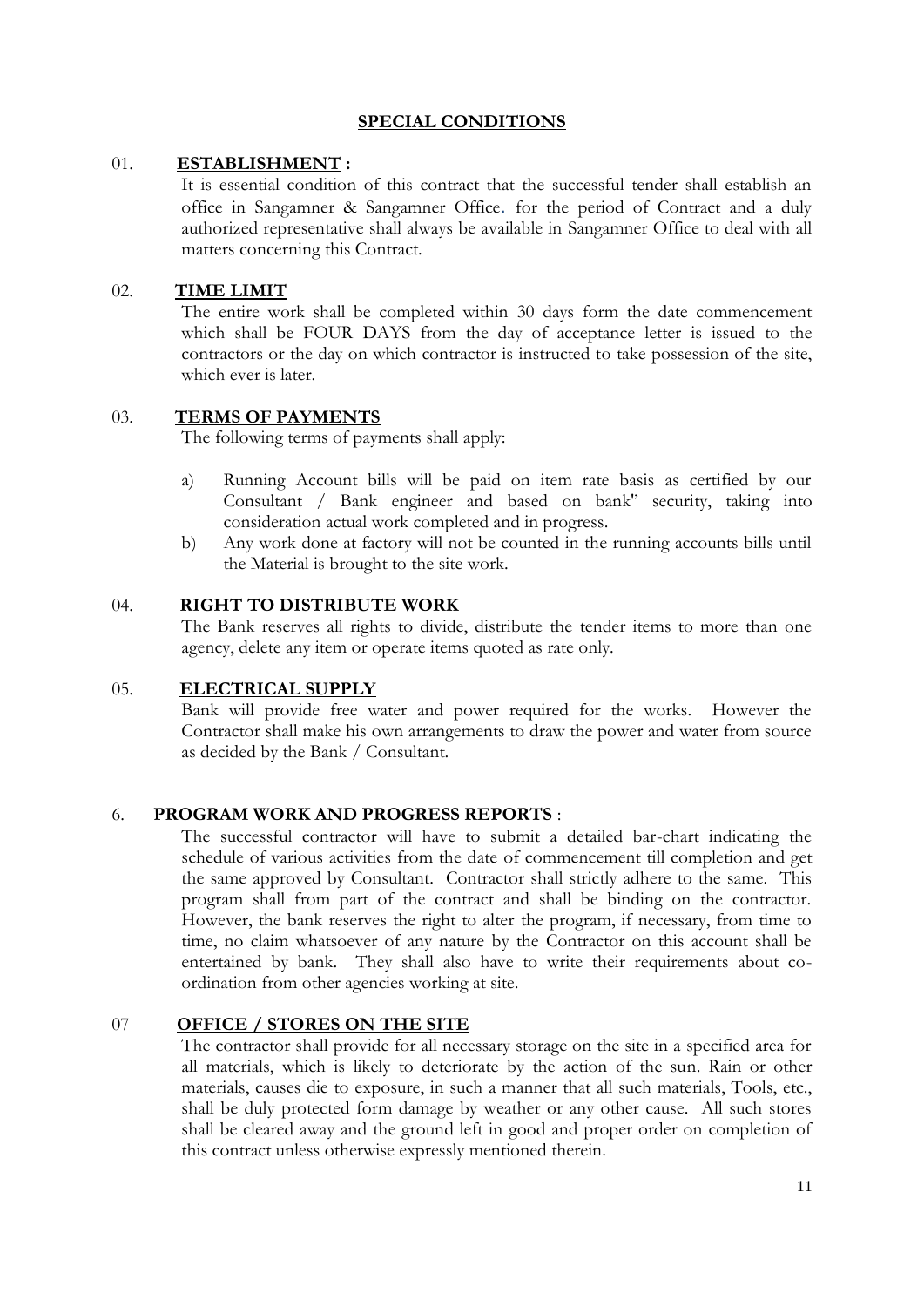08. TESTING OF MATERIALS AND WORKS AND PREPARATION OF SAMPLES The contractor shall, is required by Consultant / Bank, arrange to test materials and / or portion of the work at his own cost in order to prove their soundness and efficiency. If after any such test, the material or portion of work is found, in the opinion of the Consultant and employer to be defective or is found, in the opinion of the Consultant and employer to be defective or unsound, the contractor shall pull down and re-erect the same at his own cost.

Samples of materials and workmanship shall be submitted by the contractor for the Approval of the Consultant / Bank before procurement and execution.

# 09. **NOTICE** :

The contractor shall comply with all acts and regulations for the successful completion of the contract works and shall give due notice and pay all fees / taxes etc. as per statutory requirements.

# 10. **MEASUREMENT IS TO BE RECORDED BEFORE WORK IS COVERED UP** :

The contractor shall take joint measurements with the Consultant / Bank representative before covering up or otherwise placing beyond the reach of measurement any item of work should the contractor neglect to do so, the same shall be uncovered at contractor's expense or in default thereof on payment or allowance shall be made for such work or the materials with which the same, was executed.

# 11. **DIMENSIONS**

Figured dimension are to be followed in all large scale details take precedence over small scale drawings. In general the drawings shall indicate the dimensions positions and type of construction, the specification shall indicate the qualities and methods, and the bill of quantities shall Indicate the quantum and rate for each item of work.

Any work indicated in the drawings and not mentioned in the specifications or viceversa shall be furnished as though fully set forth in both. Any ambiguity, conflict of interpretation, errors or inconsistencies discovered in the drawings / documents shall be promptly brought to the provisions giving more rigorous interpretation shall prevail but in the event of disagreement between the contractors and the supervisors, decision of interior designer shall be final incase of any discrepancy, the contractor is to ask for an explanation before proceeding with the work. However specifications will prevail over the drawings.

# 12. **ACTION WHERE THERE IS NO SPECIFICATION** :

In case of any class of work over which there is no specification mentioned, the same shall be carried out in accordance with the latest bank of Mharashtra's Standard Specifications subjects to the approval of the Consultant / Bank.

# 13. **CLEARING OF THE SITE OF WORKS** :

The contractor shall clear the site of works as per the instruction of the Consultant / Bank. The site of works shall be cleared of all men, materials, shed, etc. belonging to the contractor. The site shall be delivered back to the Bank in a clean and neat condition within a period of one week after the job is completed. In case of failure by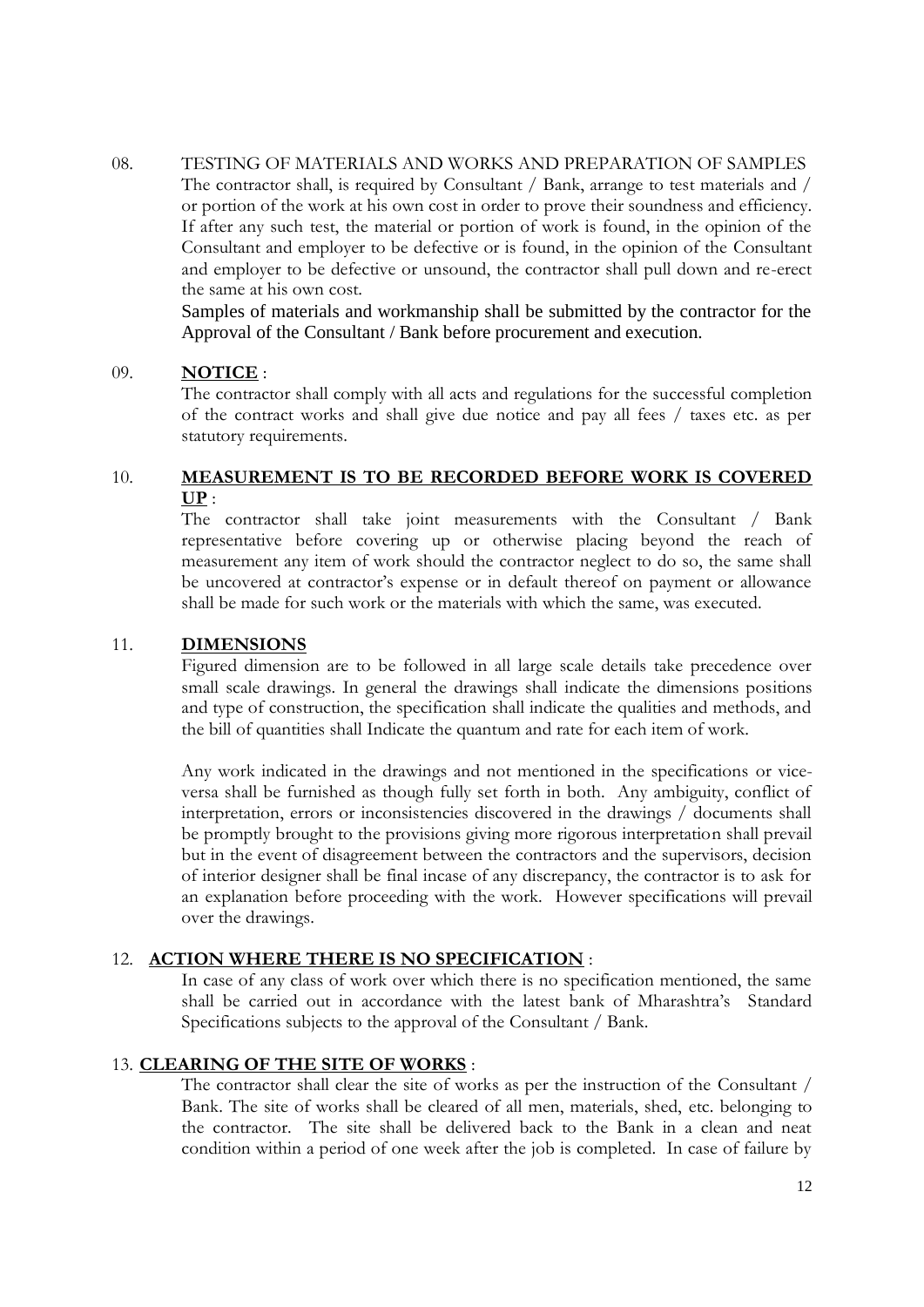the contractor, the Bank will have the right to get the site cleared at the risk and the cost of contractor.

# 14. **OCCUPATION OF PARTIALLY COMPLETED PORTION BY THE BANK** :

The Bank shall be entitle to and will be at liberty to occupy even the partially completed portion of the work by themselves or through their agents and servants if they so desire. Necessary extension of time for completing the work shall have no claim for any compensation whatsoever due to the delay, if any involved in completing the work on account of partial occupation.

# 15. **TYPOGRAPHICAL OR CLERICAL ERRORS** :

The Consultant's / Bank clarifications regarding drawing / details or particulars to typographical or clerical errors shall be final and binding on the contractor.

### 16. **INSURANCE** :

The contractor shall obtain adequate insurance cover at his own cost for work against any loss or damages as well as workman compensation and third party risk, until the date for virtual completion of the work. The insurance cover shall be in joint names of the owner and the contractor, is to be deposited with the owner within 21 (twenty one) days from the date of issue of work order.

# 17. **PERFORMANCE GUARANTEE FOR ALL BOUGHT OUT ITEMS** :

Contractor shall submit written performance guarantee from the manufactures of all bought out items.

# 18. **LANGUAGE OF TENDER** :

"English" is the official language of this tender.

# 19. **DOCUMENTS TO BE COMPLEMENTRY** :

All sections of contract document and working drawings shall be complementary to each other. In case of ambiguities, discrepancies or contradictions between any two sections. Bank/ Consultants decision shall be final and binding on the contractor for interpretation of same.

# 20 **CONTRACTOR'S SUPERINTENDENCE** :

The contractor shall appoint a qualified and experienced person to supervise the work at site. The contractor shall obtain the approval from Bank / Consultant about competence of such person.

### 21 **INSPECTION BY CONTRACTOR** :

The contractor shall inspect all the works and satisfy himself before same is offered for inspection to the Bank / Consultant.

# 22 **REMOVAL OF DEBRIS** :

Contractor shall arrange to dispose off debris, wood shaving and any other waste product created while carrying out the work, outside Bank's premises. The contractor shall take due care while disposing of such waste materials and ensure that any rules / regulations laid down by Municipal Corporation or any other statutory body are not violated. The contractor shall be responsible and answerable to any complaint arising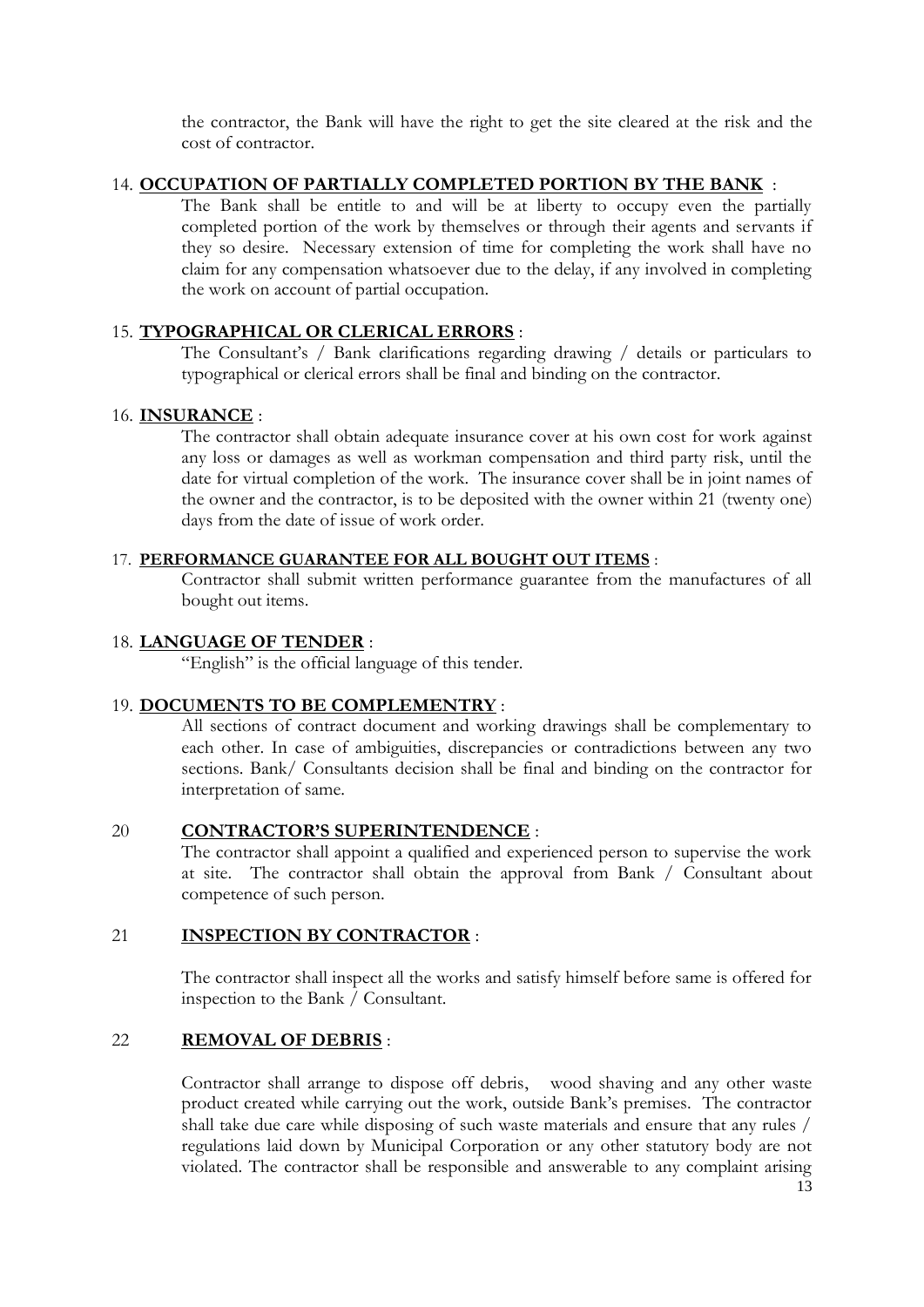out of improper disposal of waste material. Quoted rates shall involve the cost of same and no extra payment shall be made towards this account.

# 23 **MOCK UP** :

The Contractor shall prepare a mock-up of items, if required, strictly in accordance with the specification, free of cost, for approval of Consultant and bank. The work on these items shall proceed further only after the approval of the mock-up.

- 24. The contractor shall submit original copies of invoices, order forms for any materials purchased for project work, to the bank / Consultant if called for.
- 25. The contractor shall calculate realistic quantities after receipt of drawings and after submitting first interim bill but before submitting, the second interim bill Bank / Consultant.
- 26. The rates quoted by the tenderer in the schedule of quantities will be deemed to be for the finished work and shall include all charges for :
	- a) Labour, maintenance, fixing, arranging, cleaning, making. Good, hauling etc.
	- b) Plant, double, scaffolding, frame work, ladders, ropes, nails, spikes, tools materials, workmen, protection from weather, temporary support, platform, and maintenance of the same. Insurance for labour materials and third party.
	- c) Covering for the walling and other works during inclement weather or strikes or whenever Directed, as necessary.
	- d) All temporary canvas, lights, tarpaulin, barricade, water shoots etc.
	- e) All measures required to be taken for protection of existing works.
	- f) All such temporary weather-proof sheds at such places and in a manner approved by the Consultant for the storage and protection of materials against the effects of sun and rain.
	- g) Testing of materials as per paragraph 8 of "Special Conditions of Contract".
	- h) No tools and plants shall be issued by the Bank under the Contract.

# 27. **ITEMS ADDITIONAL TO TENDERS** :

- I) The rate of the additional items / non tender items shall be based on the rates quoted by the tenderer for similar items or based on analogues items available in the tender.
- II) Where applicable rates are not directly available, the rates for extra items if any shall be Derived based on the prevalent market cost of labour and material at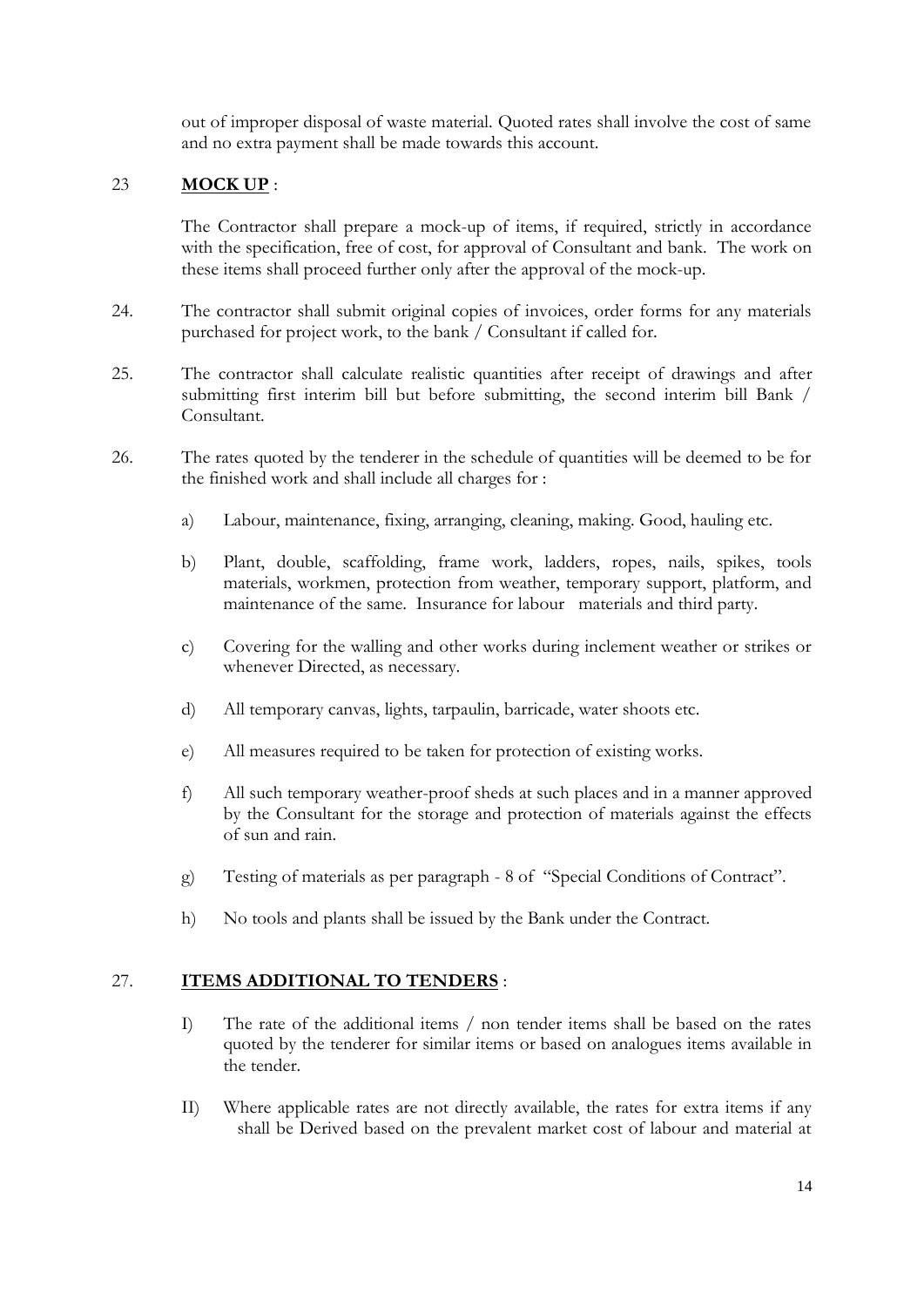site of work including wastage (maximum  $5\%$ ) plus all types of taxes plus  $15\%$ towards contractor's overhead and profit.

### 28. **ARBITRATION**

All disputes or differences of any kind whatsoever which shall at any time arises between the parties here to touching or concerning the works or the execution or maintenance thereof this contract or the rights touching or concerning the works of the execution of maintenance thereof of this contract or the construction remaining operation of effect there of or to the rights or liabilities of the parties or arising out of or in relation thereto whether during or after determination foreclosure or branch of the contract (other than those in respect of which the decision of any person is by the contract expressed to be final binding) shall after written mentioned be referred for adjudication to a sole arbitrator to be appointed as hereinafter provided.

For the purpose of appointing the sole arbitrator referred to above, the Employer will send within thirty days of receipt of the notice, to the contractor a panel of three names of persons who shall be presently unconnected with the organization for which the work is executed.

The contractor shall on receipt of the names as aforesaid, select any one of the persons name to be appointed as a sole arbitrator and communicate his name to the Employer within thirty days of receipt of the names. The Employer shall thereupon without any delay appoint the said person as the sole arbitration. If the contractor fails to communicate such selection as provided above within the period specified, the Competent Authority shall make the selection and appoint the selected persons as the Sole Arbitrator.

If the Employer fails to send to the contractor the panel of three names as aforesaid within the period specified, the contractor shall send to the Employer a panel of three names of persons who shall all be unconnected with either party. The Employer shall no receipt of the names as aforesaid select the persons name and appoint him as the sole Arbitrator. If the Employer fails to select the person and appoint his as the sole Arbitrator. If the Employer fails to select the person and appoint his as the sole Arbitrator within 30 days of receipt of the panel and inform the contractor accordingly, the contractor shall be entitled to appoint one of the persons form the panel as the sole arbitrator and communications his name to the Employer.

If the Arbitrator so appointed is unable or unwilling to act or resign his appointment or vacates his office due to any reasons whatsoever another sole Arbitrator shall be appointed as aforesaid.

The work under the contractor shall however, continue during the arbitration proceedings and no payment due or payable to the contractor shall be withheld on account of such proceedings.

The Arbitrator shall be deemed to have entered on the reference on the date he issued notice to both the parties fixing the date of the first hearing.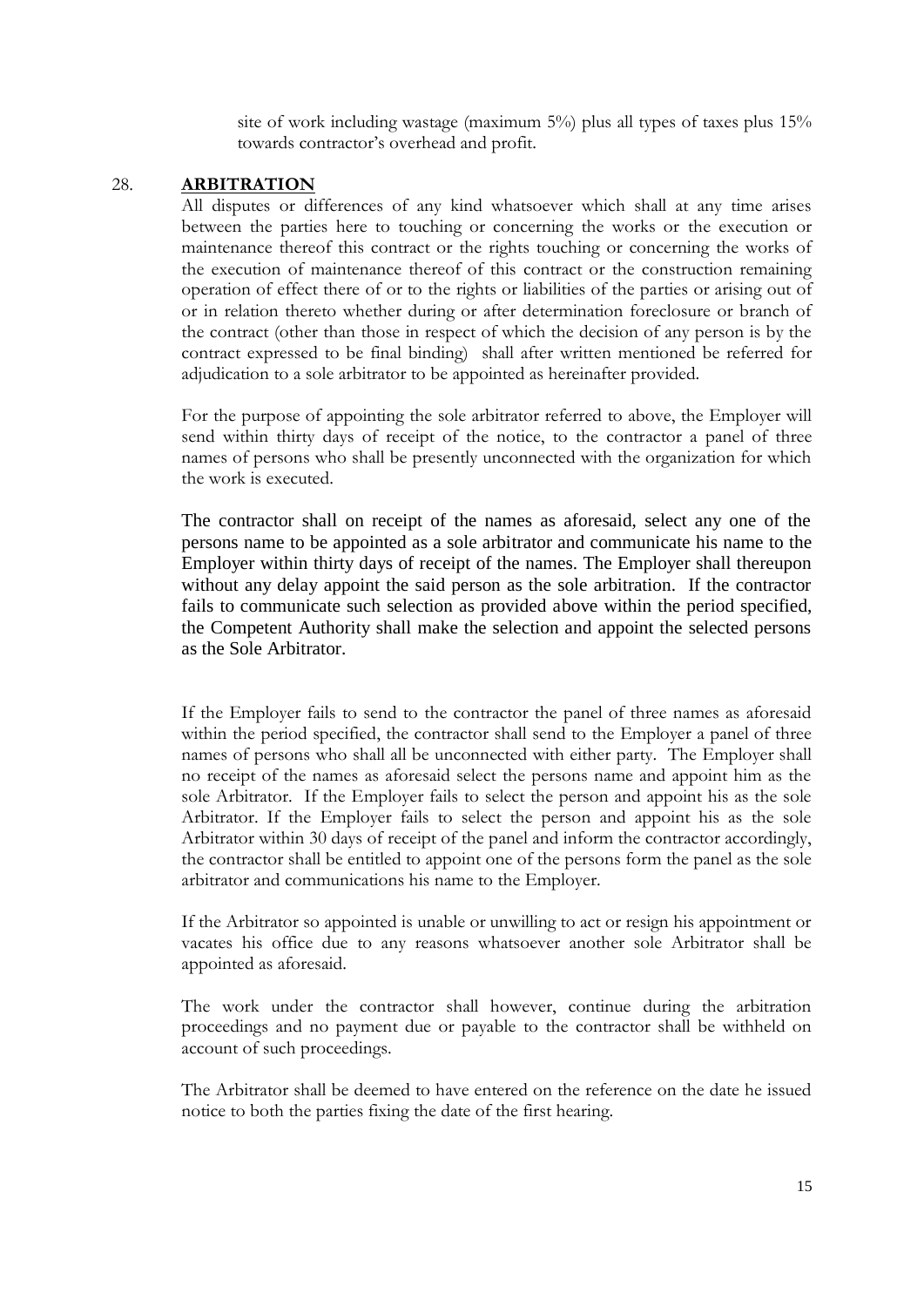The Arbitrator may from time to time, with the consent of the parties, enlarge the time for making and publishing the award.

The arbitrator shall give a separate award in respect of each dispute or difference referred to him. The arbitration shall decide each dispute each dispute in accordance with the terms of the contract and give a reasoned award. The venue of arbitrator shall be such place as may be fixed by the arbitrator in his sole discretion.

The fees, if any of the arbitrators shall, if required to be paid before the award is made and published, be paid half by each of the parties. The cost of the reference and of the award including the fees, if any, f the arbitrator who may direct to and by whom and in what manner, such costs or any part thereof shall be paid and may fix or settle and amount of cost to be paid.

The award of the Arbitration shall be final and binding on both the parties.

Subject to aforesaid the provisions of the Arbitration Act 1992 or any statutory modification or re-enactment thereof and the rules made there under, and for the time being in force, shall apply to the Arbitration proceeding under this clause.

The Employer and the contractor hereby also agree that arbitration under clause shall be a condition precedent to any right to action under the contract with regard to the matters hereby expressly agreed to be so referred to Arbitration.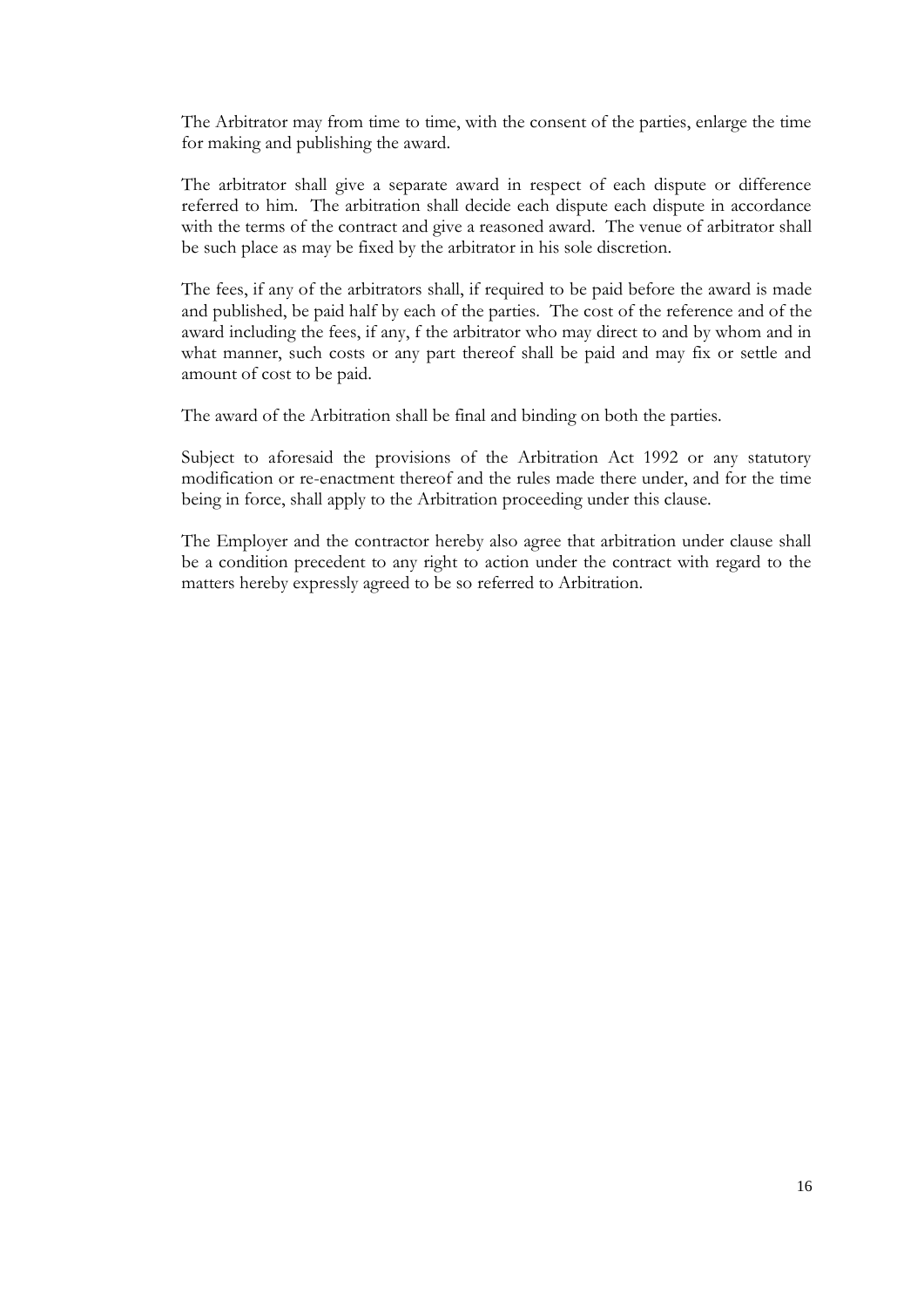# **General Notes:**

.

- 01. All dimensions are in MKS/Sft system. Unless otherwise stated.
- 02. The quoted rate shall be all inclusive and cover the cost of material including wastage, freight, all types of taxes, duties, royalties, erection, construction, testing of materials, if required samples brought for approval, tools and tackles, plant and equipment's, supervision, overheads, profit and any other expenditure incurred for completion of work as per drawings, specifications and to the full satisfaction of Bank / Consultant.
- 03. The rates quoted shall be valid for working at all heights, depths, and on all floor levels, No extra payment shall be made for scaffolding, staging, ladders etc. for transportation of men and materials at higher or lower levels.
- 04. The item rate specification are indicative. The Contractor will have to carry out the work in accordance with the drawings, technical specifications and / or other conditions laid down in tender document and to the full satisfaction of Bank / Consultant.
- 05. Quantities mentioned against respective items are approximate and can vary to any extent. Payment shall be made on actually executed quantities.
- 06. No claims shall be entertained in case of increase or decrease in quantities Bank / Consultant reserve the right to increase / decrease quantities of any item and also to add / delete any item in totality.
	- a) Bank,. Consultant reserve right of Operating any item for any work on any floor.
- 07. The rate for partition, paneling shall include necessary additional frame work supports that may be required to suit site conditions or stability of the item. Decision of Consultant in regards to the need for such additional supports shall be final.
- 08. Rates for partitions, paneling shall include making of necessary cut outs, chasing to be made for conduits, switch boards etc.
- 09. After completion of work, the site shall be handed over clean, after ensuring that all laminates, floors, walls, etc. are spotless clean.
- 10. Rates of all items shall remain constant irrespective of floor level and no extra shall be paid for handling and stacking of materials, removing debris etc. from the site.
- 11. Unless otherwise noted, the method of measurement will be as per I.S. 1200.
- 12. Bank / Consultant reserve the right of operating all 'Quote Rate Only' items.
- 13. Wherever contractor proposes to use 'equivalent' makes (i.e. other than specified) he shall obtain Bank's prior approval. Bank may ask Consultant before giving approval to the same. Any additional cost and time lost due to this will be on Contractor's account an no claims will entertained.'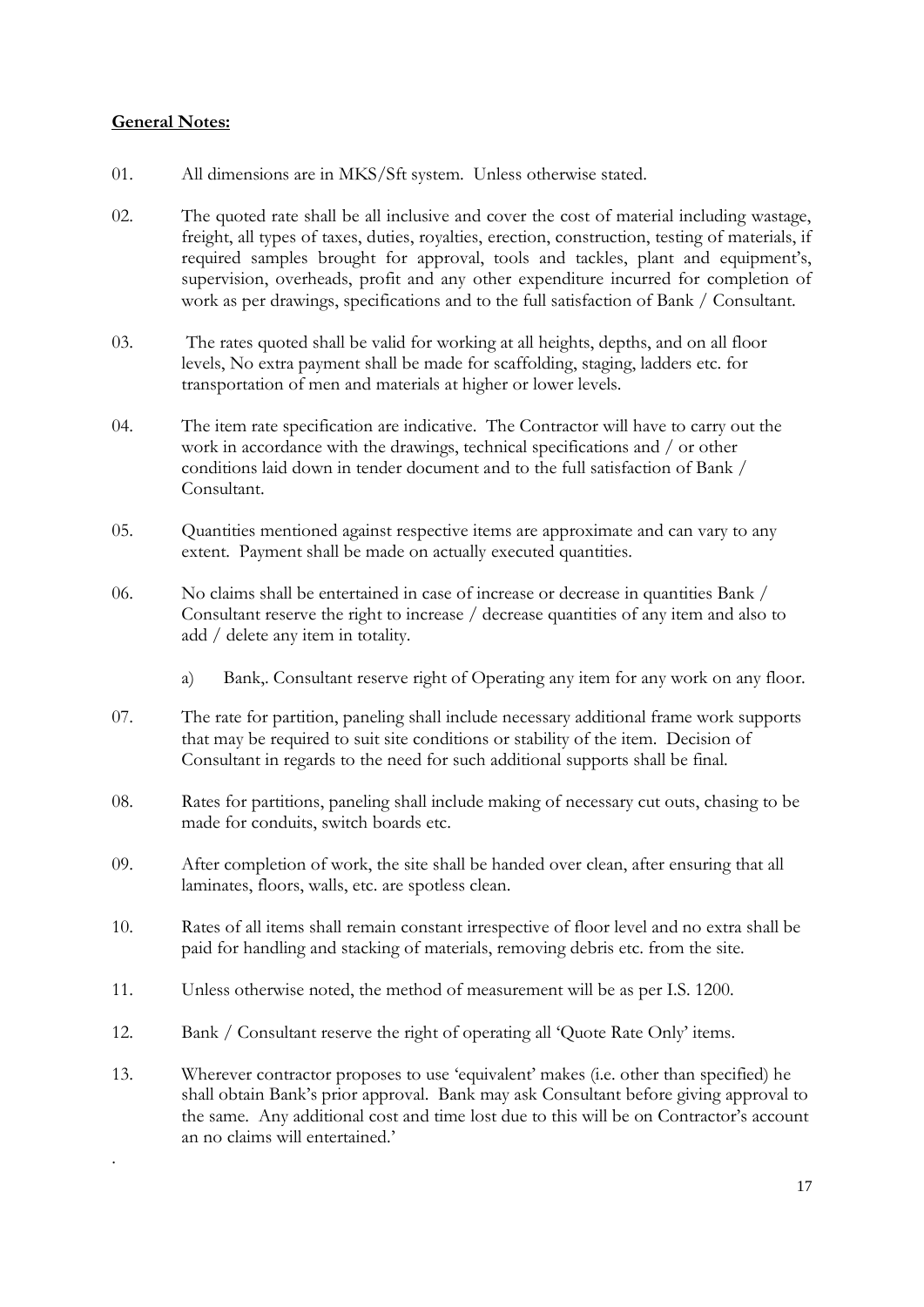# **APPENDIX**

| 01. | Defects Liability Period                                                                  | 12 Months                                                               |
|-----|-------------------------------------------------------------------------------------------|-------------------------------------------------------------------------|
| 02. | Period of Final Measurement                                                               | 45 days                                                                 |
| 03. | Date of Commencement                                                                      | 3 days after issue of<br>Detailed work award letter                     |
| 04. | Date of Completion                                                                        | -----39----Days after the<br>Date of commencement                       |
| 05. | Liquidated damaged at the rate of                                                         | Rs. 0.5% per week or part thereof upto<br>maximum of $5\%$              |
| 06. | Value of works for interim<br>Certificates                                                | 50% of the contract amount                                              |
| 07. | <b>Retention Percentage</b>                                                               | 5% through bill                                                         |
| 08. | Total retention money (Security<br>Earnest Money deposit plus<br>Deposit retention money) | $4+1\%$ through bill                                                    |
| 09. | Period for honoring certificates                                                          | Fifteen Days for and running accounts bill<br>One months for final bill |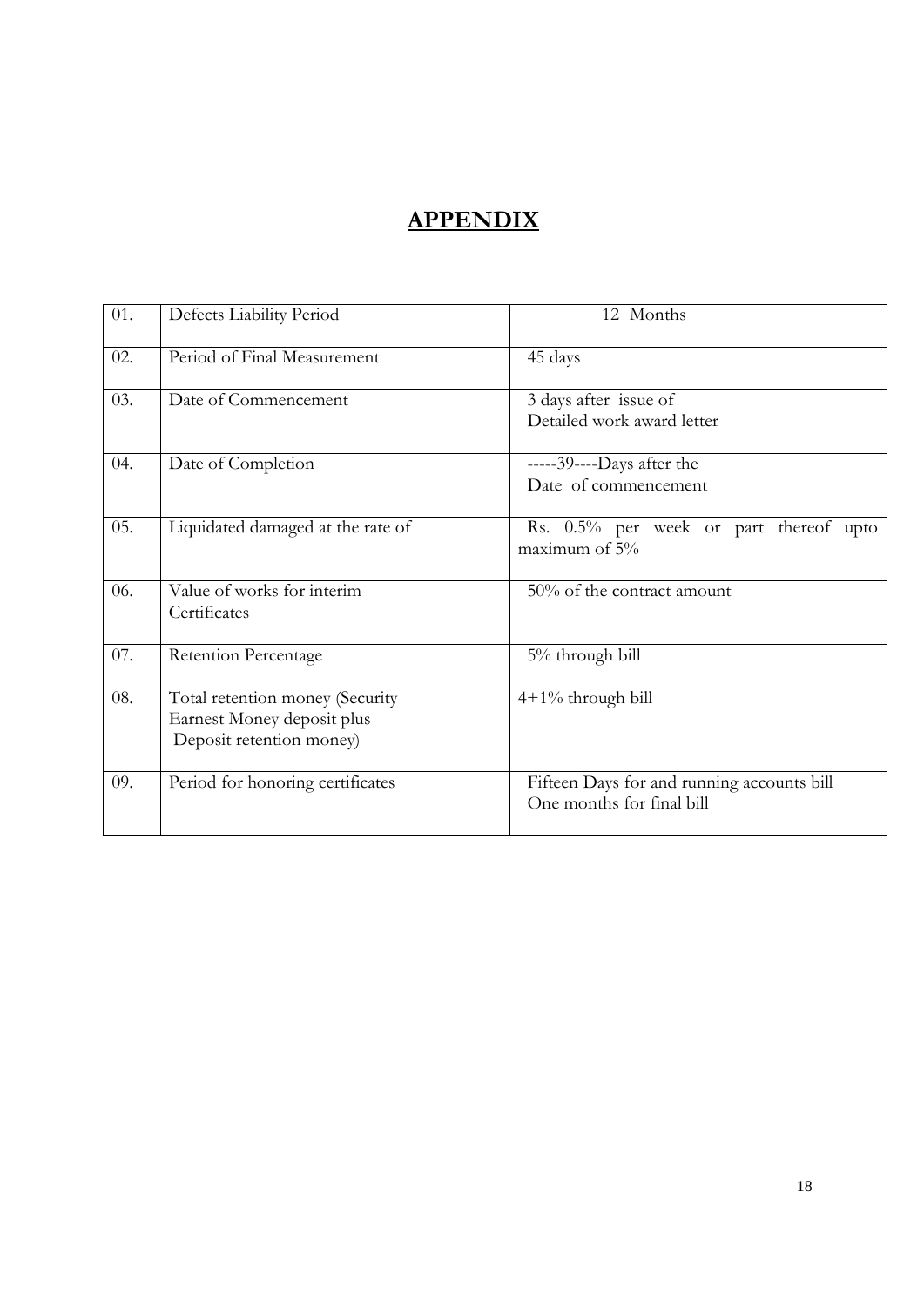### **ELECTRICAL WORK TECHNICAL SPECIFICATIONS**

### **F I General :**

- 1. The entire installation shall be carried out in accordance with Indian Electriand road code and relevant IS standards up to date. The work shall also comply with all statutory regulations of supply agencies, state inspection authorities and fire regulations.
- 2. Contractor shall be responsible all necessary statutory approvals, clearances, sanctions, drawing approvals and getting actual connections.
- 3. Definition of terms pertaining to all technical requirements as per IEE/ IS shall apply.

4. Contractor shall submit all necessary drawings for scrutiny and approval by Engineer/ Consultant prior to taking up of works. Contractor shall immediately bring out the difficulties faces in execution of works to the notices of Engineer/ Owner/ Consultant.

5. All material, equipment, fittings used in the installation shall be of approved quality confirming of relevant IS specifications.

6. On completion of works contractor shall carry out all necessary tests such as insulation resistance test, continuity of conductors and earth resistance and functional tests along with commissioning checks to the satisfaction of Consultant/ Engineer.

7. Contractor shall furnish necessary test certificates as required by authorities and Consultant. List of IS standards is attached separately.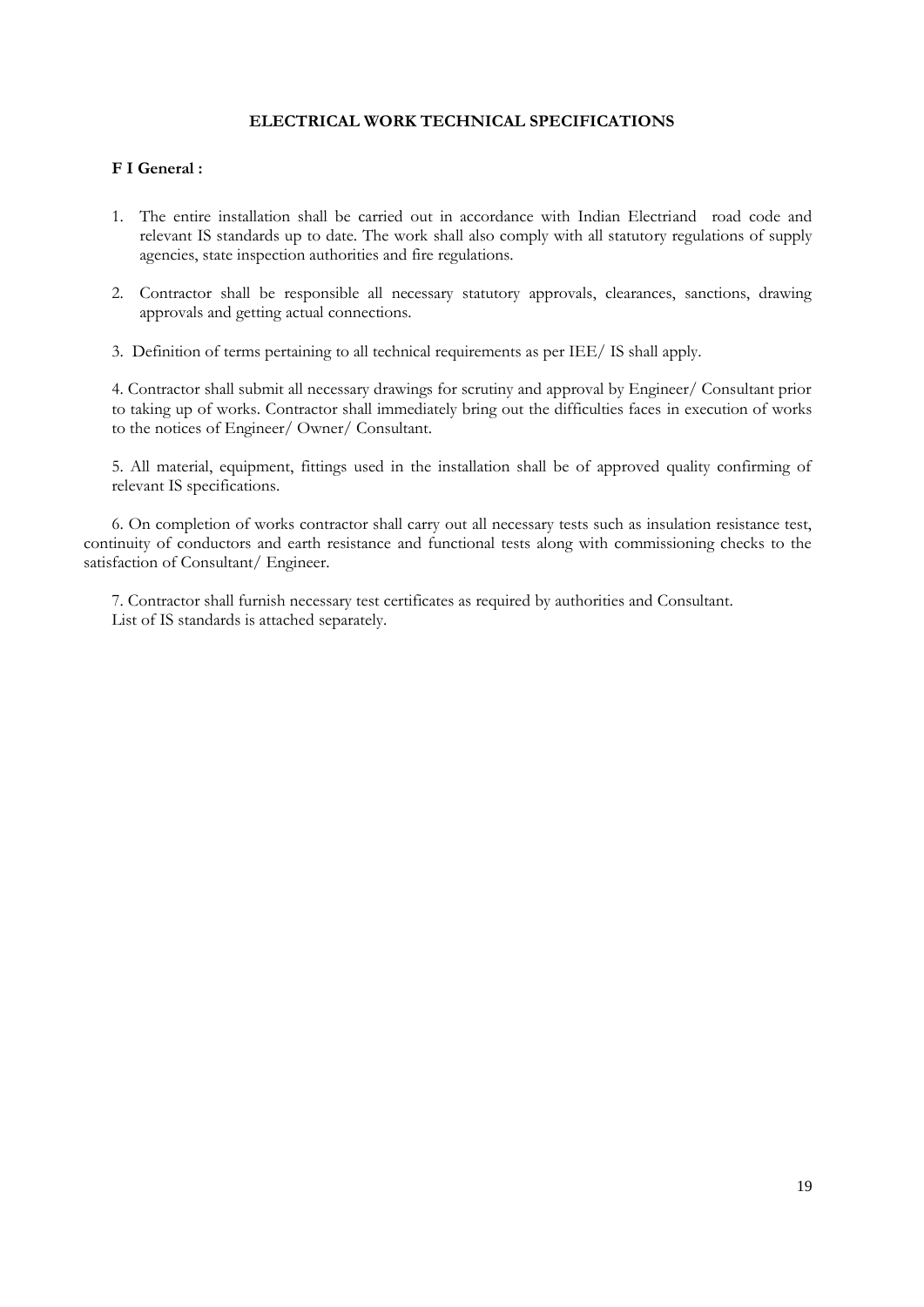### **LIST OF STANDARD**

- 01. IS 4648 Code of practice for Electrical layout is Residential Buildings.
- 02. IS 7320 Electrical wiring Installations (System Voltage not exceeding 650 V)
- 03. IS 2274 Electrical wiring Installations (System Voltage not exceeding 650 V)
- 04. IS 3043 Code of practice for ear thing.
- 05. IS 2809 Code of practice for lightening protection.
- 06. IS 1913 General and safety requirements for electrical lighting fixtures.
- 07. IS 5319 Guide for safety procedures and practices for electrical work.
- 08. IS 2268 Electrical call bells and buzzers.
- 09. IS 3412 Electrical water boilers.
- 10. IS 2882 Storage type Automatic water Heaters.
- 11. IS 1646 Protection for Fire safety of building Electrical installation.
- 12. IS 5908 Electrical Installation in Building Method of measurement.
- 13. IS 694 Specification for PVC insulated cables for working Voltages up to and including 1100 V.
- 14. IS 1554 Specification for PVC insulated cables for working Voltages up to and including 1100 V.
- 15. IS 3961 Recommended current ratings for cables PVC insulted and sheathed.
- 16. IS 2147 Degree of protection.
- 17. IS 4237 General requirement for Switchgear and control gear for Voltages not exceeding 1000 VAC and 1200 V.D.C.
- 18. IS 10118 Code of practice for selection, installation and maintenance of swgr and control gear.
- 19. IS 8623 Specification of factory built assemblies of switchgear and control gear for voltages up to and including 1000 V AC & 1200 V AC.
- 20. IS 3106 Code of proactive for selection, installation and maintenance of fuses (Voltages not exceeding 600 Volts.)
- 21. IS 2551 Danger Notice Board.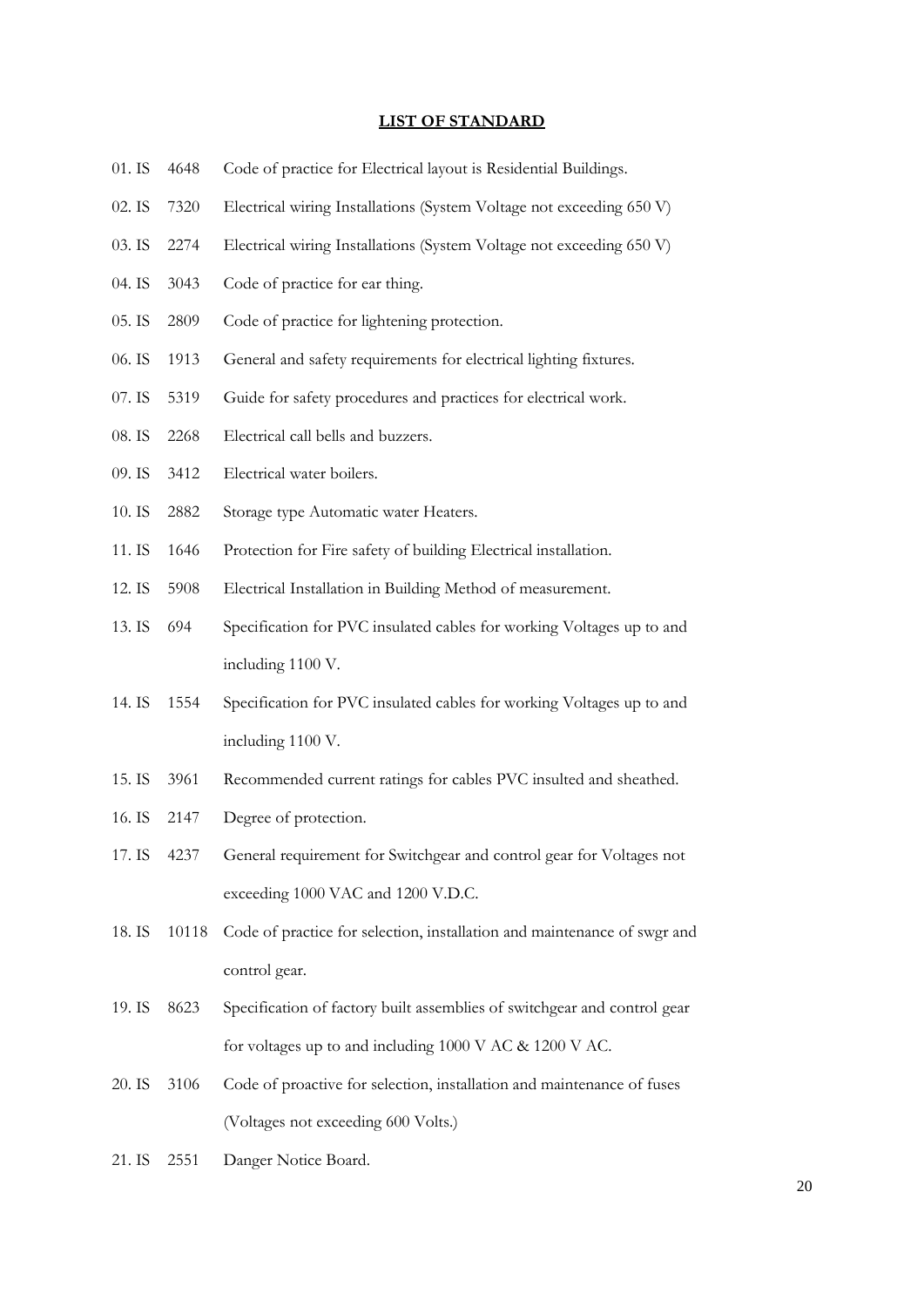|  |  | 22. IS 1886 Code of practice for installation and maintenance of transformers. |  |  |  |
|--|--|--------------------------------------------------------------------------------|--|--|--|
|--|--|--------------------------------------------------------------------------------|--|--|--|

- 23. IS 1160 Distribution Transformers.
- 24. IS 2026 Power Transformers.
- 25. IS 3639 Fittings and Accessories for Transformers.
- 26. IS 6600 Transformer Oil.
- 27. IS 335 Bushing 100 AC.
- 28. IS 3637 Buchholz's Relay.
- 29. IS 7421 Bushing 100 V AC.
- 30. IS 1271 Electrical Insulation for Thermal Rating.

### **M.V.PANELS AND DISTRIBUTION BOARDS**

### **1. CONSTRUCTION :**

The panels shall be free standing, floor mounting compartmentalized cubicle type panels with framed structure and bottom channel frame of suitable section. The frame structure shall be rolled/ folded sheet section of 2.0 MM thick sheet. Partitions shall be 1.6 MM thick. The panel shall be dust and vermin proof with neoprene gasketing. Following minimum clearances shall be adhered to while such designs.

| A. Between phases           | : 35 MM           |
|-----------------------------|-------------------|
| B. Between Phases & Neutral | : 25 MM           |
| C. Between Phases & Earth   | $:25~\mathrm{MM}$ |
| D. Between Neutral & Earth  | : 25 MM           |

All installation materials used for supports shall be non-hygroscope duly treated to withstand high humidity, tropical conditions and stresses due to temperature variations. The panels shall be so designed to provided sufficient space for cable alleys for incoming cables. Removable gland plates shall be provided. Shrouding with Hylum sheet shall be provided for all compartments and live parts such that no live part is exposed directly on opening any door.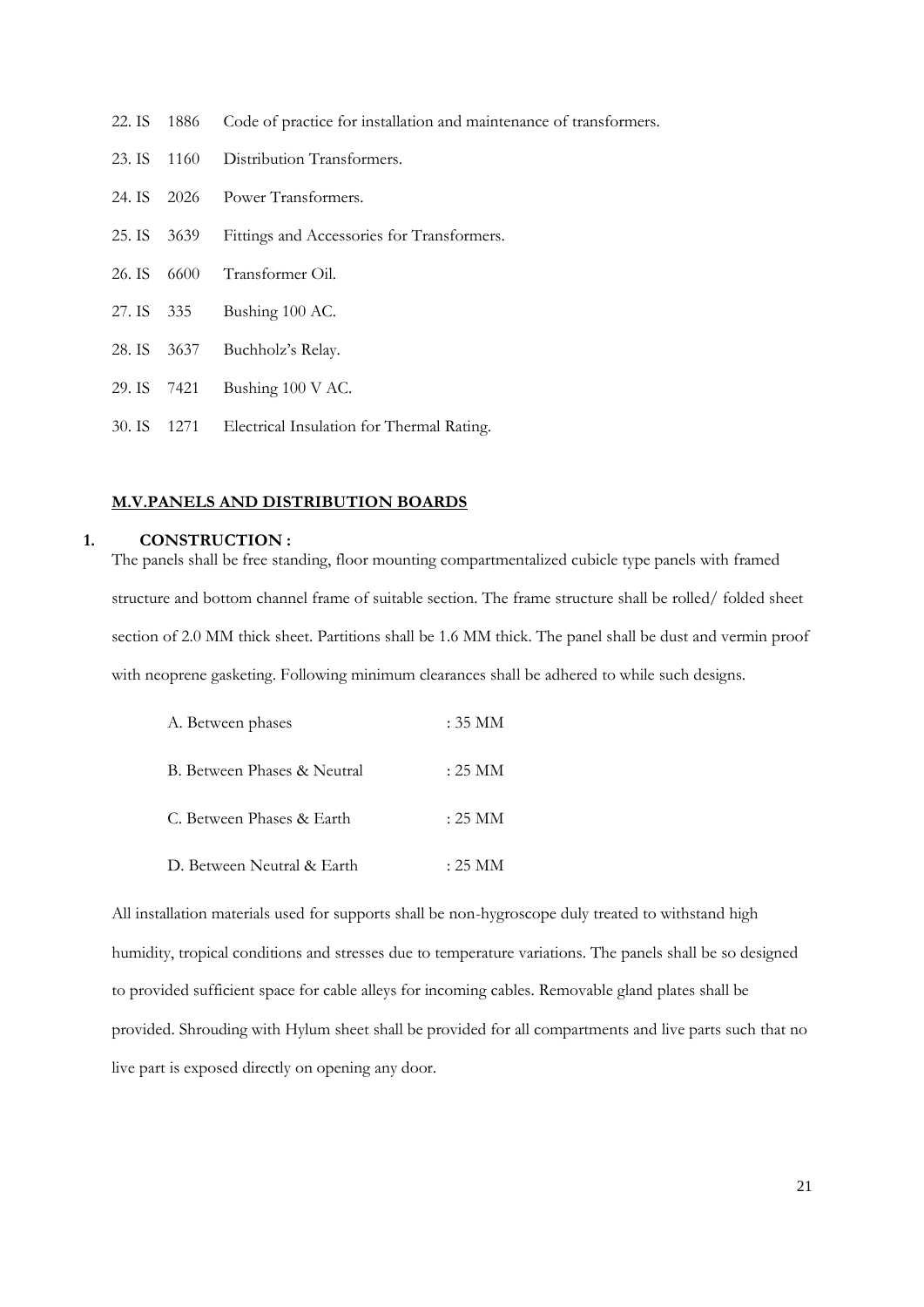#### **2. CLEANING AND PAINTING:**

The fabricated sections shall be thoroughly cleaned by 7 tank process which include alkaline degreezing, cold water rinsing, acid pickling, water rinsing, phosphating and pacivation. Panels shall then be painted with 2 coats of corrosion resistant primer and oven dried under controlled conditions.

Then 2 coats of stoving enamel paint of approve shades shall be given.

#### **3. BUSBARS :**

The bus bar unless otherwise specified shall be of high conductivity aluminum alloy of grade E9 per IS 5082. The bus bar shall be provided with suitable SMC bus bar support suitable for withstanding fault level up to 50 KA. The bus bar shall also withstand above fault level without permanent deterioration. The connections shall be securely done with adequate size of plated hardware plate and spring washer sets. The inter connections shall be made with solid bus bars as far as possible. Bus bars shall be provided with colour coded PVC sleeves.

### **4. SWITCHGEAR :**

The switchgear used in panels shall be pertaining to relevant IS standards and shall be from the approval list. The terminals shall be suitable for accepting bus bars and cables of relevant sizes suiting the switchgear rating. The metal parts other then live contacts shall be treated against corrosion. All switches shall be with door interlocked provision.

### **5. MEASURING INSTRUMENTS AND INSTRUMENT TRANSFORMER :**

Direct reading instruments shall be in confirmation with IS 1248 and of accuracy class 1.0. All meters shall be flushed mounting type with minimum 96 X 96 MM size and in dust proof enclosures. The meters shall have white dials with black scales. All meters shall have sealing arrangement and zero adjustment secure from outside.

Voltmeters and ammeters shall be moving iron type with suitable selector switches and protective fuses for potential circuits.

The current transformers shall be single pole wire wound resin cast accuracy class 1.0 for metering and 5p for protection. Separate CT's shall be provided for metering and protection. The polarities shall be prominently marked CT circuits shall be wired with 2.5 Sqm. multistrand copper wires. CT's shall not be kept open and terminal-shorting arrangement shall be provided.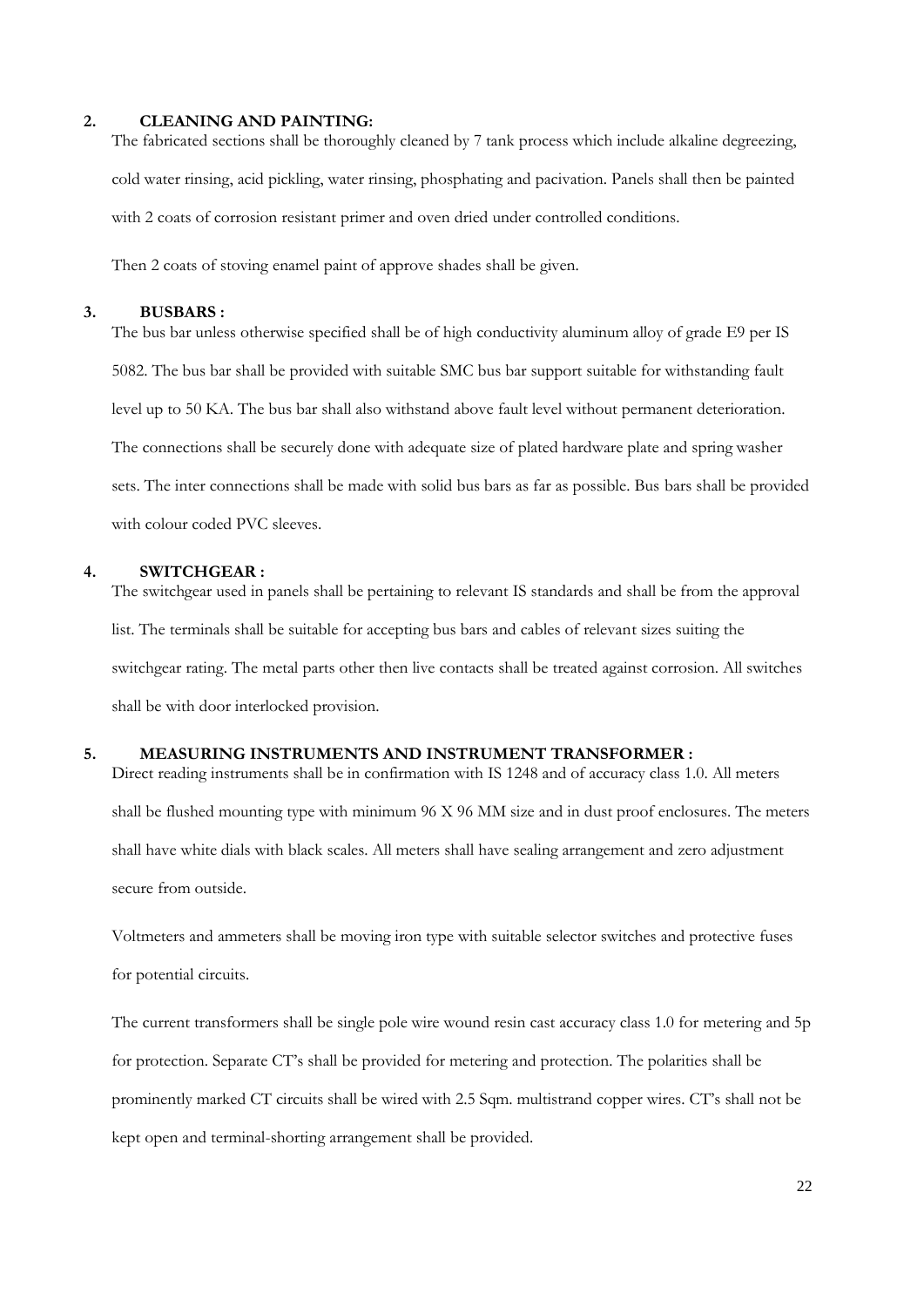### **6. INDICATION AND CONTROL :**

The control switches shall be rotary type with suitable isolation transformer provided for control supply. Control supply bus shall be provided wherever necessary. Indicating lamps shall be translucent lamp covers and with arrangement to replace bulbs from front. Push buttons shall be momentary contact. Type with suitable color cod and shall be fitted with integral marker plate.

The control wiring shall be with 1.5 Sqm. multistrand 1100 V gr copper wire except CT Circuit, which shall be with 2.5 Sqm. wires. Identification ferules and color coding shall be used for all wire control fuses shall be provided wherever required. The control wires shall be bunched and traced properly and shall not be left hanging.

# **7. DISTRIBUTION BOARDS :**

The distribution boards shall generally be as per panel specification above. All DB's shall be MCB type suitable for concealed/ surface installation. DB's shall be factory made vertical type with hinged secured front covers, knob protection cover, top and bottom knock outs, earthing studs circuit marking provisions.

The DB shall be completed pre wired with necessary bus bars interconnecting terminals, neutral bus.

The MCB's shall confirm to IS 8828 and shall have 9 KA breaking capaand ASHOKA MARG .

# **8. INSPECTION AND TESTING :**

Inspection and testing for all panels as per IS Standard shall be offered to consultant/ owner's

representatives.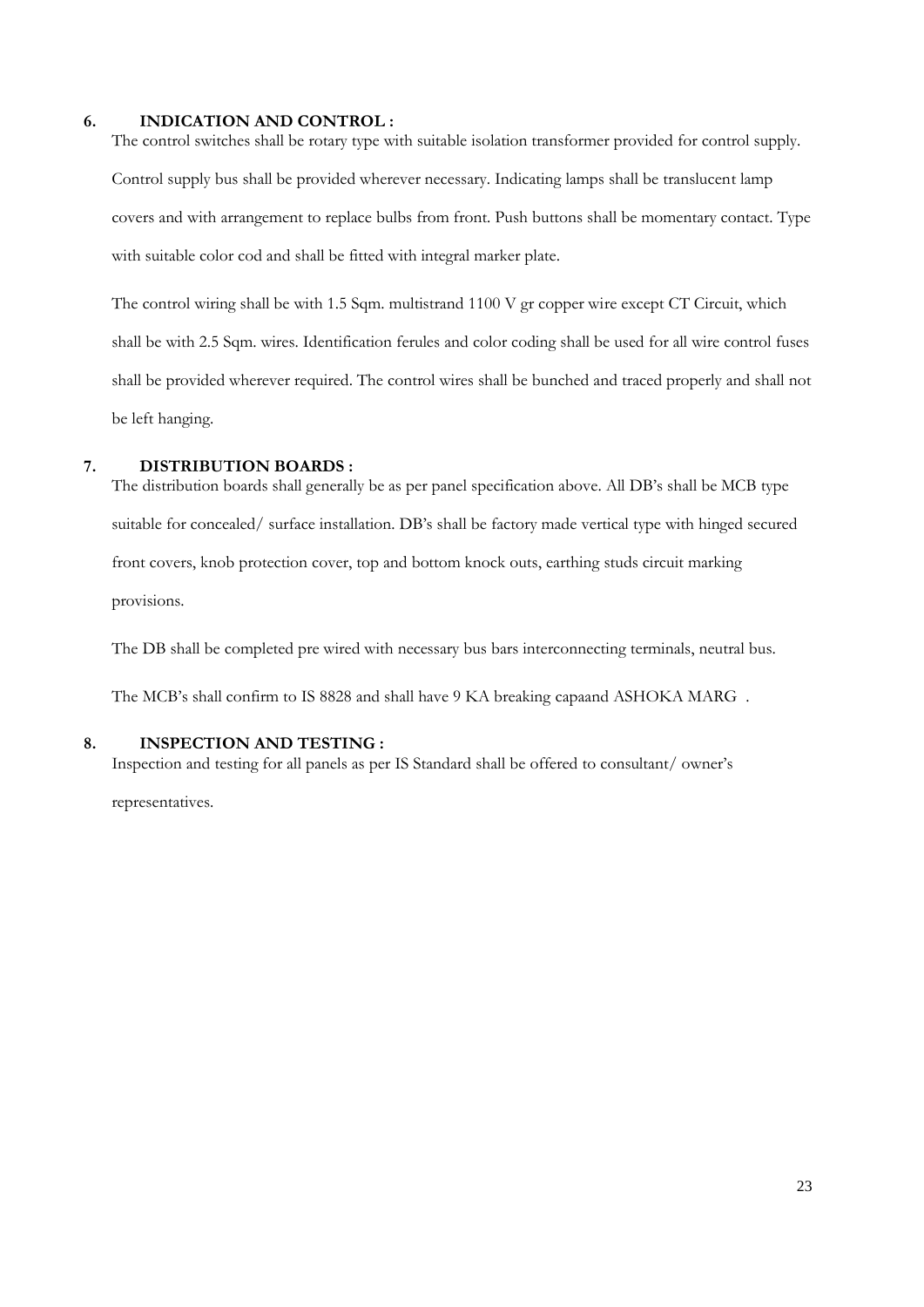### **CABLES AND CABLE LAYING**

### **A) H. T. CABLES :**

i) The H.T. cables shall be XLPE insulated of appropriate voltage class sheathed, armored multistand aluminum conductor manufactured in accordance with S 7098 part IS II

ii) The cables shall be supplies with non-returnable wooden drums in appropriate lengths and shall be free from twists and surface damages.

iii) The ends of the cables shall be properly sealed and secured so as to avoid water seapage during transit and storage.

### iv) The cables shall be laid at a depth of 1000 MM minimum and shall have 75 MM sand cushion brick box and top RCC protective tile marked "H.T. cables" of size 600 X 225 MM.

v) Cables shall be laid with the help of jacks and rollers to avoid dragging and twisting. Sufficient loops shall be provided attends and in center.

vi) Cables shall be supported with protective pipes and clamps on vertical runs and shall be laid through appropriate pipes for road and gutter crossings.

vii) Heat shrinkable/ push on jointing kits of reputed makes shall be used for indoor/ outdoor end terminations. Heat shrinkable boots shall be provided for bushing connections.

#### **B) L. T. CABLES. :**

All power and distribution cables shall be 1100 V grade, PVC insulated and sheathed armored, multistrand aluminum conductor cables unless otherwise specified.

All control cables shall be 1100 V grade PVC insulated and sheathed armored – multistrand copper conductor cables unless otherwise stated.

The cables shall confirm to IS 1554-1976 with up to date amendments. Type test certificates of the cables from manufactures for the particular drams shall be provided.

### **LAYING :**

The cables shall be thoroughly inspected for transit damage and irregularity in sheath etc.

i) Sufficient manpower with necessary equipment like jacks, rollers shall be provided for unwinding and laying the cables and dragging and twisting shall be avoided. Proper unwinding methods shall be used to avoid twists.

ii) Cables shall be laid at a depth of at least 750 MM foreground level with 50 MM sand bedding, brick box with cushion for protection. Bending radius provision of atleast 8 D shall be kept while laying. The trenches shall be filled and reinstated layer by layer leaving crown on top.

iii) H.T. & L.T. cables shall be laid in same trence. When more than one cable are laid in same trench a gap of atleast 150 mm shall be kept between the cables.

iv) Cables laid on walls, trenches shall be supported at every 600 MM for vertical run and every 450 MM for horizontal run. Suitable clamps shall be provided for fixing and support. Vertical runs near ground level shall be protected by GI Pipes of suitable size up to atleast 1200 MM.

#### **JOINTING :**

Jointing or end termination of cables shall be done by skilled person only. Straight through joints shall be

avoided as far as possible. The length of the cables are approximate and actual site measurements shall be

taken by contractor prior to cutting any cable. Heavy duty compression type brass shall be used for

outdoor connections. Crimping type lugs with suitable brass hardware shall be provided for connections.

### **TESTING :**

Cables shall be meggered as soon as they are brought to site. Insulation resistance shall also be tested.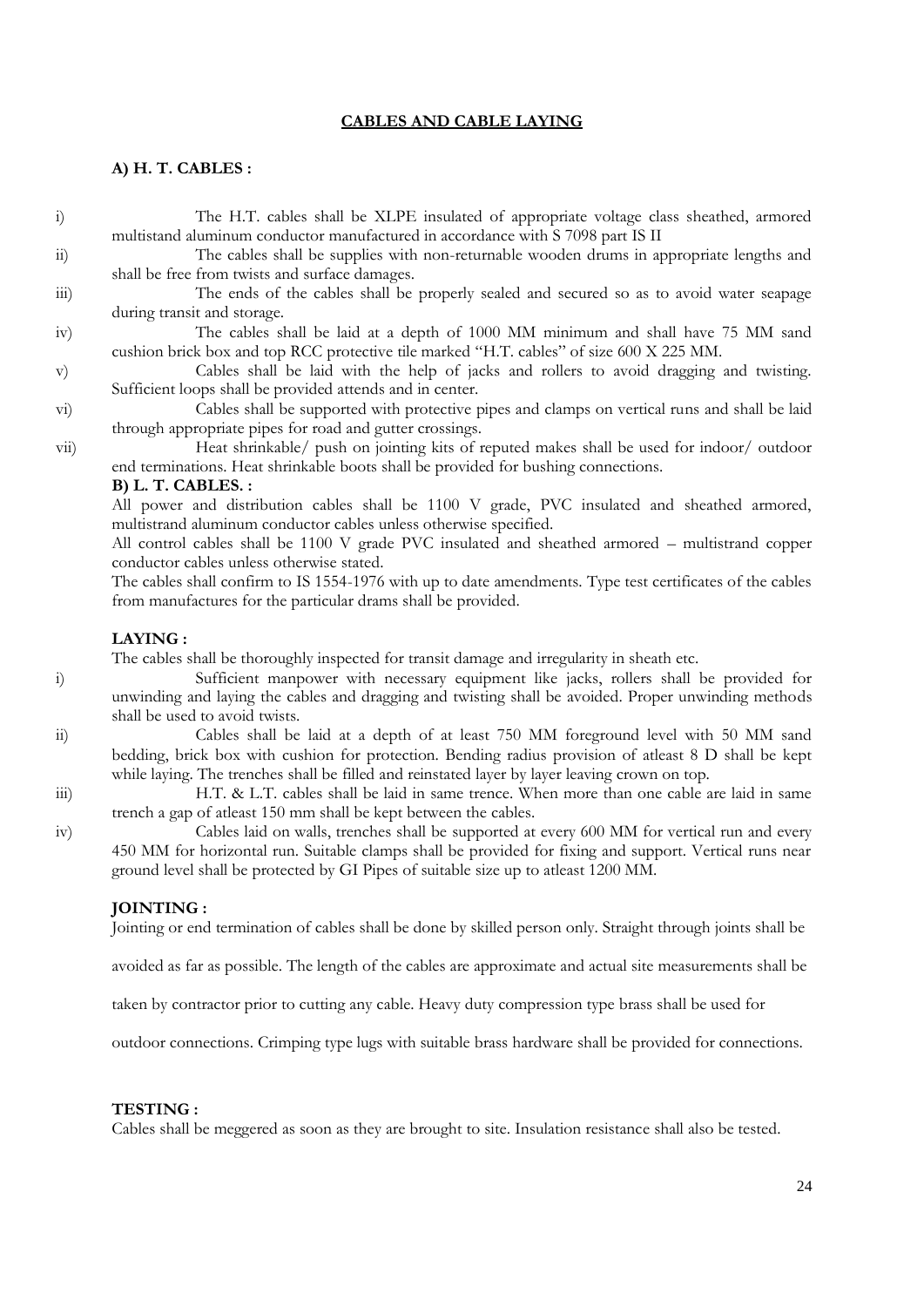i) After cutting.

ii) After laying and preparing the joint. Following test shall be taken after completing the installation

a) Cable continuity.

- b) Earth continuity.
- c) Insulation resistance.

1000 V megger shall be used for testing 3-phase 415-volt system.

# **a) POINT WIRING**

# **1. CONDUITS : ACCESSORIES AND JOINTS :**

All conduits shall be HG MS conduits 165 WG up to 25 MM dia and 145 WG above size. All conduit

accessories shall be screwed type and conduits shall be joined by means of threaded coupling only.

Checknuts shall be provided at all joints for tightening and sealing. Ends of conduits shall be coated with

plastic adhesive.

All conduits and accessories shall be painted with 2 coats of Red Oxide before installation and accessible parts of conducting after installation shall be painted with enamel paint to match the wall paint. Capaand ASHOKA MARG of conduits is separately given. In case of rigid PVC conduits, the conduits shall be made using special adhesives used for pressure pipe joints.

# **2. SURFACE CONDUITING :**

The surface conduits shall be fixed with help of 20 SWG saddles on spacers at every 600 MM for vertical

run and every 450 MM for horizontal run. The runs shall be straight with suitable sleeves for structural

member crossing at the time of costing.

In case of false ceiling the conduits shall run on walls/ trusses above false ceiling level as far as possible. The connections between such runs and fixtures shall be made with flexible conduits.

# **3. CONCEALED CONDUITING :**

the concealed conduit work shall be carried out along with construction of walls prior to plaster. The work covers chasing walls if necessary fixing the conduits, boxes, accessories, redoing the damaged surface. The conduits shall be laid such that they are little below the brick level to avoid cracks. Elbow shall not be used and bends shall be avoided as far as possible using offsets. Pull boxed shall be provided at suitable locations. Deep junction boxes only shall be used in slabs.

The pull and junction boxes shall not be clustered at one place and shall be so arranged that they should not be easily seen from heavy movement areas. All cases shall be taken to secure joints and boxes in place. All vertical runs shall be sealed at top.

# **4. SWITCH BOARDS :**

The switchboards unless specified in item shall be MS fabricated from 16 SWG sheet steel with all sides

except top. Top plate fixing arrangement shall be provided at all corners with tapped holes. At least 1 No.

earth stud shall be provided. Switchboard shall be atleast 60 MM. Deep. Switch board shall be painted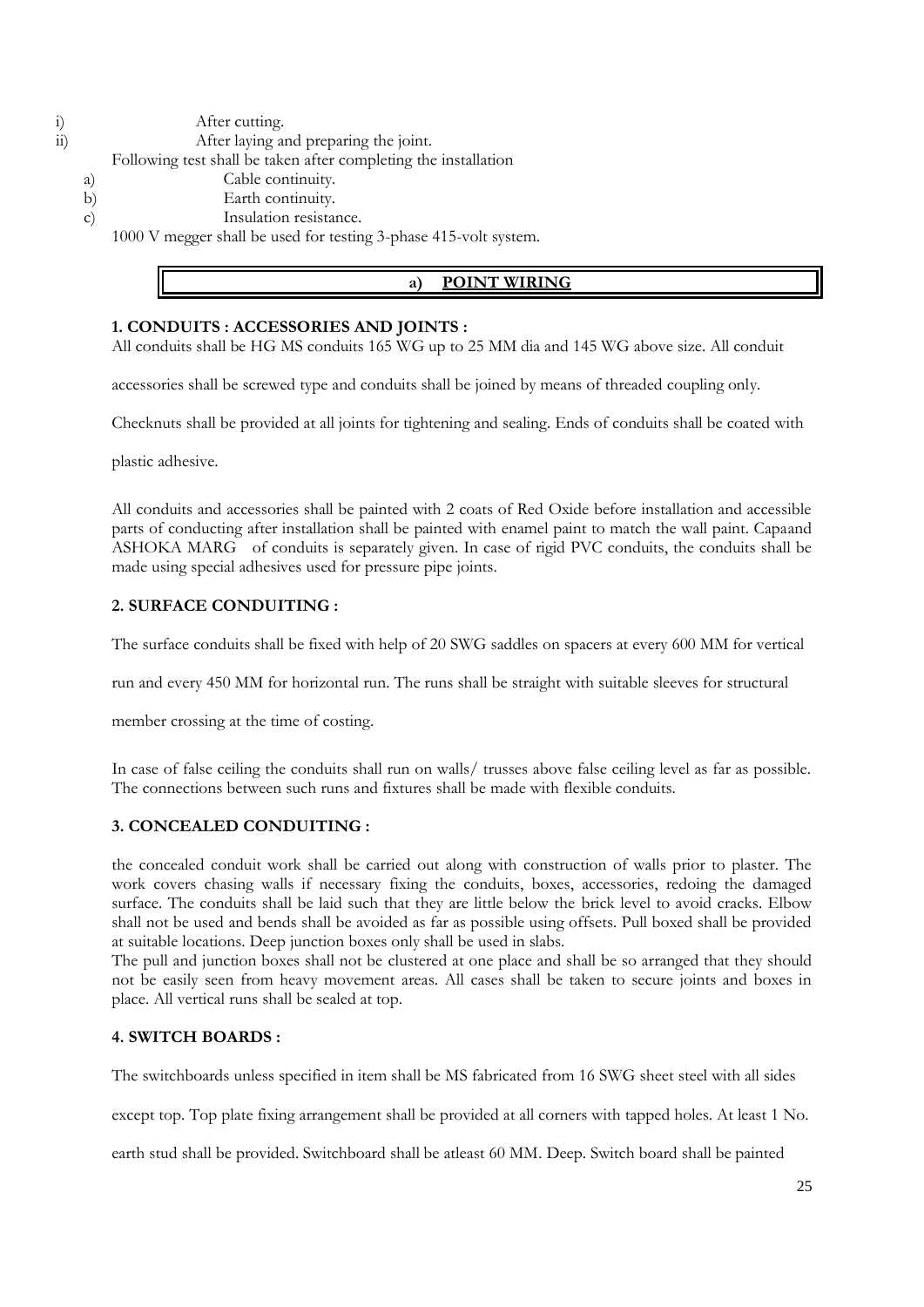with 2 coats of Red Oxide primer from inside and outside. In case of surface mounted boards 2 coats of enamel paint of suitable shed shall be given to accessible sides.

The switch plate shall be 2 MM thick while phenol bonded sheet unless specified and shall be fixed with crom plated screws with cap washers.

### **5. SWITCH & SOCKETS**

All 5/15 a switches shall be piano type 240 V grade of approved color and of same shed throughout. 5A Sockets shall be 3 pin and 15 SMP sockets shall be 5 pin (Universal). All switches shall be provided one phase wires only. For power points more than 10 AMP capaand ASHOKA MARG 30 AMP flush type DP switches shall be provided.

### **6. WIRES AND WIRING INSTALLATION:**

All wiring shall be carried out with PVC insulated, 1100 V grade multisrand copper conductor wires of specifies sizes.

The conduits shall be ventilated and drained before drawing the wires.

He circuit wires shall be laid in looped formation with suitable termination arrangement in junction boxes. T joints shall be used. No joints shall be allowed in drawn lengths. Crimping type lugs shall be used for switch interconnections. Color codes shall be followed :

Separate earth wire of same class and suitable size shall be drawn along with other wires. Mains and sub mains shall be drawn in separate conduit of adequate capacities with separate earth wires. All circuit wires shall be meggered for continuity and insulation resistance.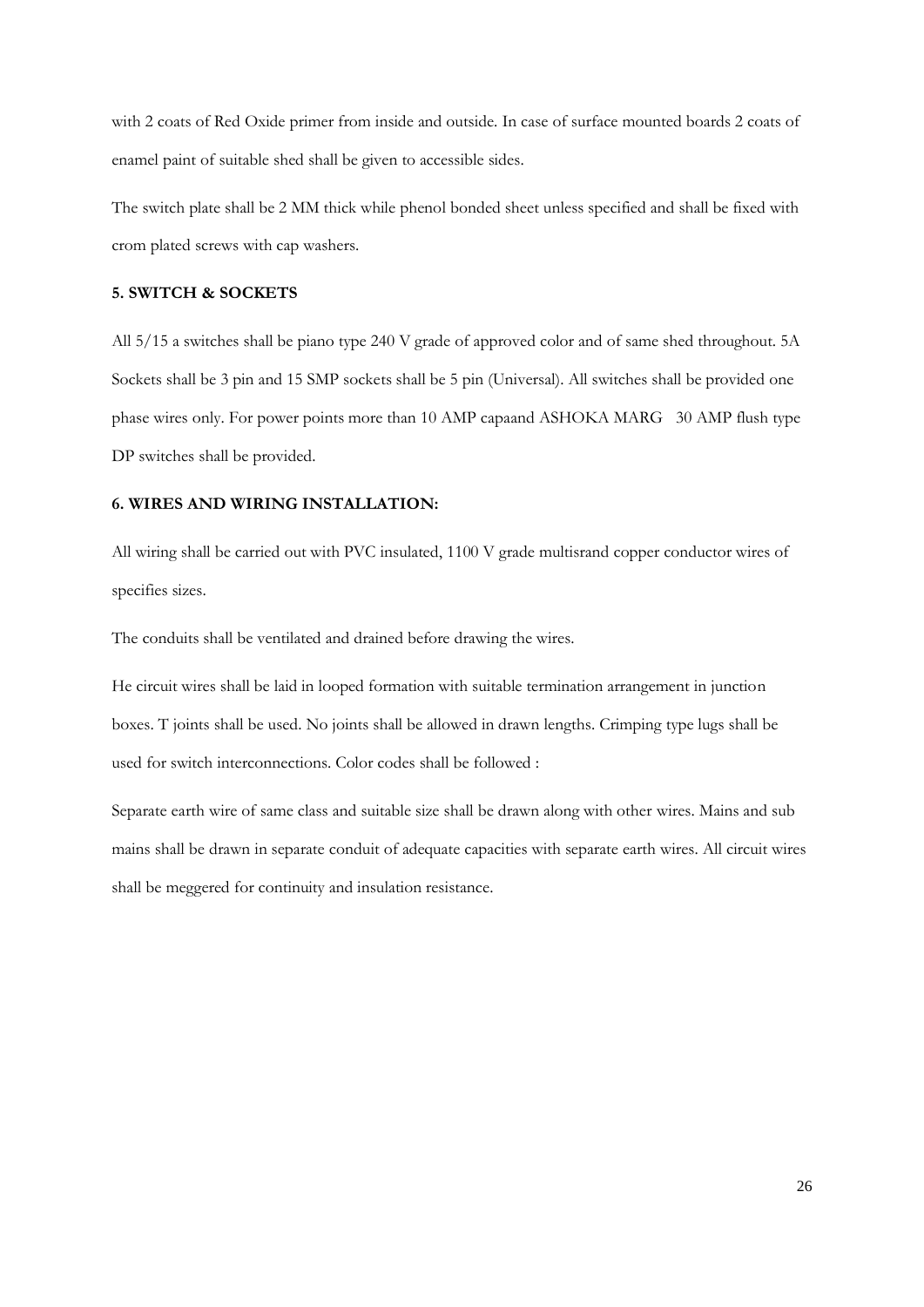# **7. WIRING CLASSIFICAITON**

| $\ddot{1}$             | <b>Lighting Sub Mains</b>                                             | : $2*2.5 + 1*1.5$ Sqm. wires.                       |
|------------------------|-----------------------------------------------------------------------|-----------------------------------------------------|
| $\overline{11}$ )      | Light/ Fan/ $5A$ / Ex Fan Pts. $\therefore$ 2*1.5 + 1*1.5 Sqm. wires. |                                                     |
|                        | Call Bell                                                             |                                                     |
| $\overline{111}$       | 15 A Point                                                            | : $2*2.5 + 1*1.5$ Sqm. wires.                       |
| iv)                    | As above but looped                                                   | : $2*4.0 + 1*2.5$ Sqm. up to 1 <sup>st</sup> point. |
|                        |                                                                       | $2*2.5 + 1*1.5$ Sqm. for Looped point.              |
| V)                     | 1 Tone window $A/A \& 20A$                                            | : $2*4.0 + 1*2.5$ Sqm wires.                        |
|                        | Power Point.                                                          |                                                     |
| $\overline{\text{vi}}$ | Window A/C 1.5 Tone : $2*6.0 + 1*2.5$ Sqm. wires.                     |                                                     |

Geyser & 30 AMP Pts.

# **8. CONDUIT CAPACITIES :**

| WIRE SIZE           |    | 1.5            |                | 2.5 |                | 4.0 |                | 6.0 |                | 10.0 |
|---------------------|----|----------------|----------------|-----|----------------|-----|----------------|-----|----------------|------|
| <b>CONSUIT SIZE</b> |    |                |                |     |                |     |                |     |                |      |
| $19/20$ MM          |    | $\overline{4}$ |                | 3   |                |     |                |     |                |      |
| <b>25 MM</b>        | 5  |                | $\overline{4}$ |     | 3              |     | $\overline{2}$ |     |                |      |
| 32 MM               | 8  |                | 6              |     | $\overline{4}$ |     | $\overline{4}$ |     | 3              |      |
| 40 MM               | 12 |                | 8              |     | 6              |     | 5              |     | $\overline{4}$ |      |

# **9. MOUNTING HIGHTS (ABOVE FFL) :**

- i) Light Points on Walls : 2250 MM.
- ii) Switch boards DB's : 1200 MM
- iii) Socket outlets : 1200 MM/ 300 MM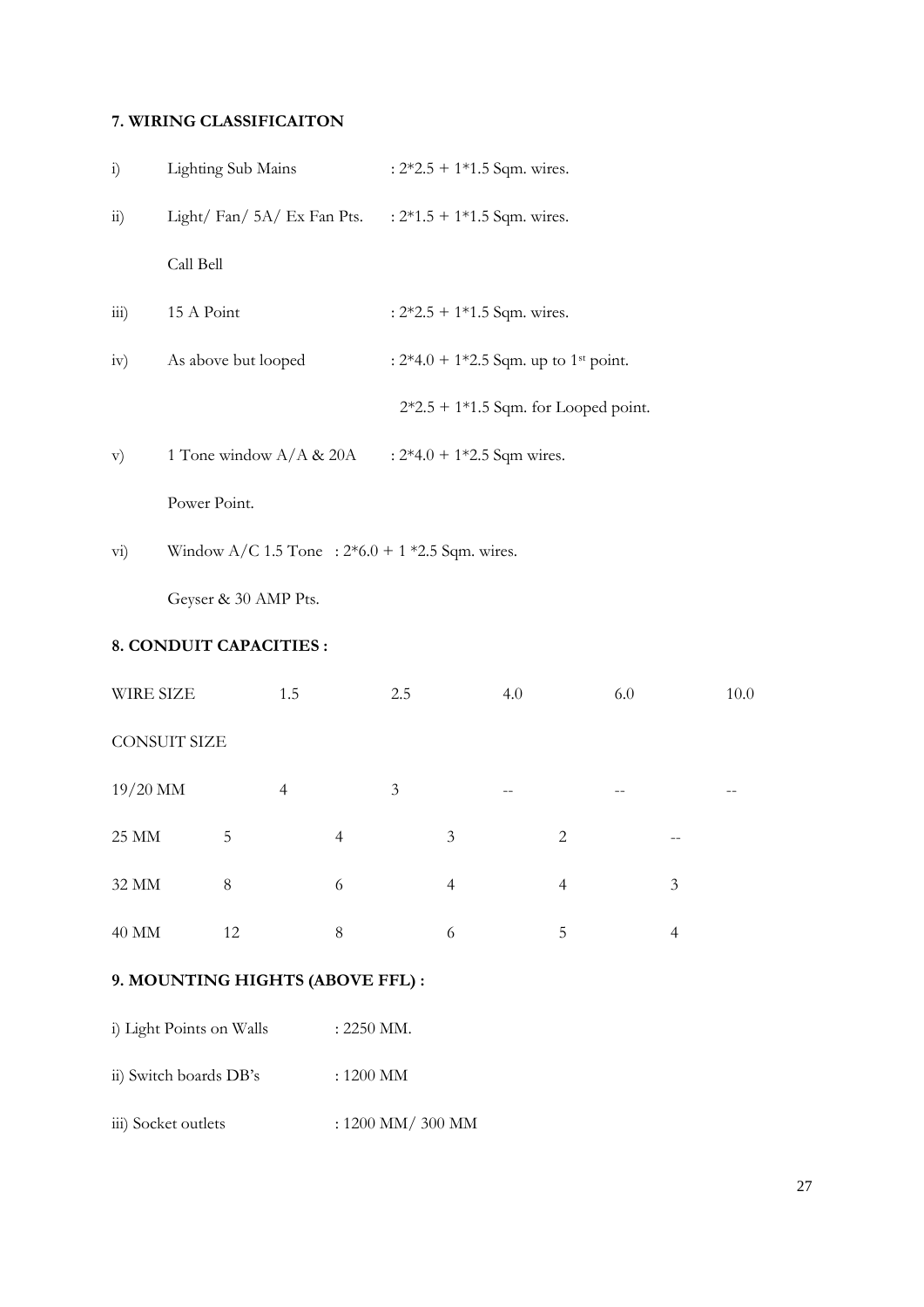| iv) Telephone Sockets  | $:130$ MM                                  |
|------------------------|--------------------------------------------|
| v) Geyser outlets      | $: 1500$ MM.                               |
| vi) Exhaust Fan outlet | : Switch at 1200 MM Socket near Ex. Fan.   |
| vii) A/C Point         | : Bellow window sill / Near A/C Equipment. |

# APPROVED LIST OF MATERIAL

# ${\rm R\ M\ U\ / \ OSF} \qquad \qquad : {\rm ANDRW\ YULE\ / \ ME\ 1.}$

| 2.  | <b>Lightening Arrestors</b> | : ELPRO.                                    |
|-----|-----------------------------|---------------------------------------------|
| 3.  | XLPC Cable joints           | : M-Seal / Xicon/ Rechem.                   |
| 4.  | <b>ACBs</b>                 | : L&T / C&S/ Siemens.                       |
| 5.  | Fuse switch & switch fuse   | : L&T / C&S / Siemens.                      |
| 6.  | Change over switches        | :ELCON/Haveles.                             |
| 7.  | Contractors                 | : Siemens / L&T/ Telemeq/ABB.               |
| 8.  | Meters                      | : Rishabh $(L&T) / AE$ .                    |
| 9.  | <b>CTS</b>                  | : AE/ Kappa/UE.                             |
| 10. | <b>KWH</b> Meters           | : OEC / Jaipur/ Gyro.                       |
| 11. | <b>Tracector Meters</b>     | : SIMCO/ L&G.                               |
| 12. | <b>Indicating Lamps</b>     | : L&T/ Vaishno/ Teknik.                     |
| 13. | <b>Rush Buttons</b>         | : L&T/ Vaishno/ Teknik.                     |
| 14. | Relays (Protections)        | : EE/Telemechanique (Micro Processes based) |
| 15. | <b>MCCB</b>                 | : L&T.                                      |
| 16. | MCB                         | : MDS/ S&S/Indo. Kopp.                      |
| 17. | <b>RCCB</b>                 | : Datar/ MDS/ EE.                           |
| 18. | <b>MCBDB</b>                | : MDS/ Indo Kopp.                           |
| 19. | Cables                      | : Finolex/Polycab/                          |
| 20. | Glands                      | : Dowels/ EMI.                              |
| 21. | Telephone Rag Blocks        | : ITL                                       |
| 22. | Telephone Sockets.          | : CPL/ Anchor.                              |
| 23. | Telephone Cables            | : Finolex/Delton.                           |
| 24. | <b>PVC</b> Conduits         | : Precision/ Circle Arc/ Asian.             |
| 25. | Casing Capping              | : Modi / Precision.                         |
| 26. | Wires.                      | : Finoles/ Sundeep/ Deccan/ Vinay.          |
| 27. | Switch sockets.             | : CLIPSAL                                   |
| 28. | Ceiling Rose, Holders       | : Vinay/ CPL.                               |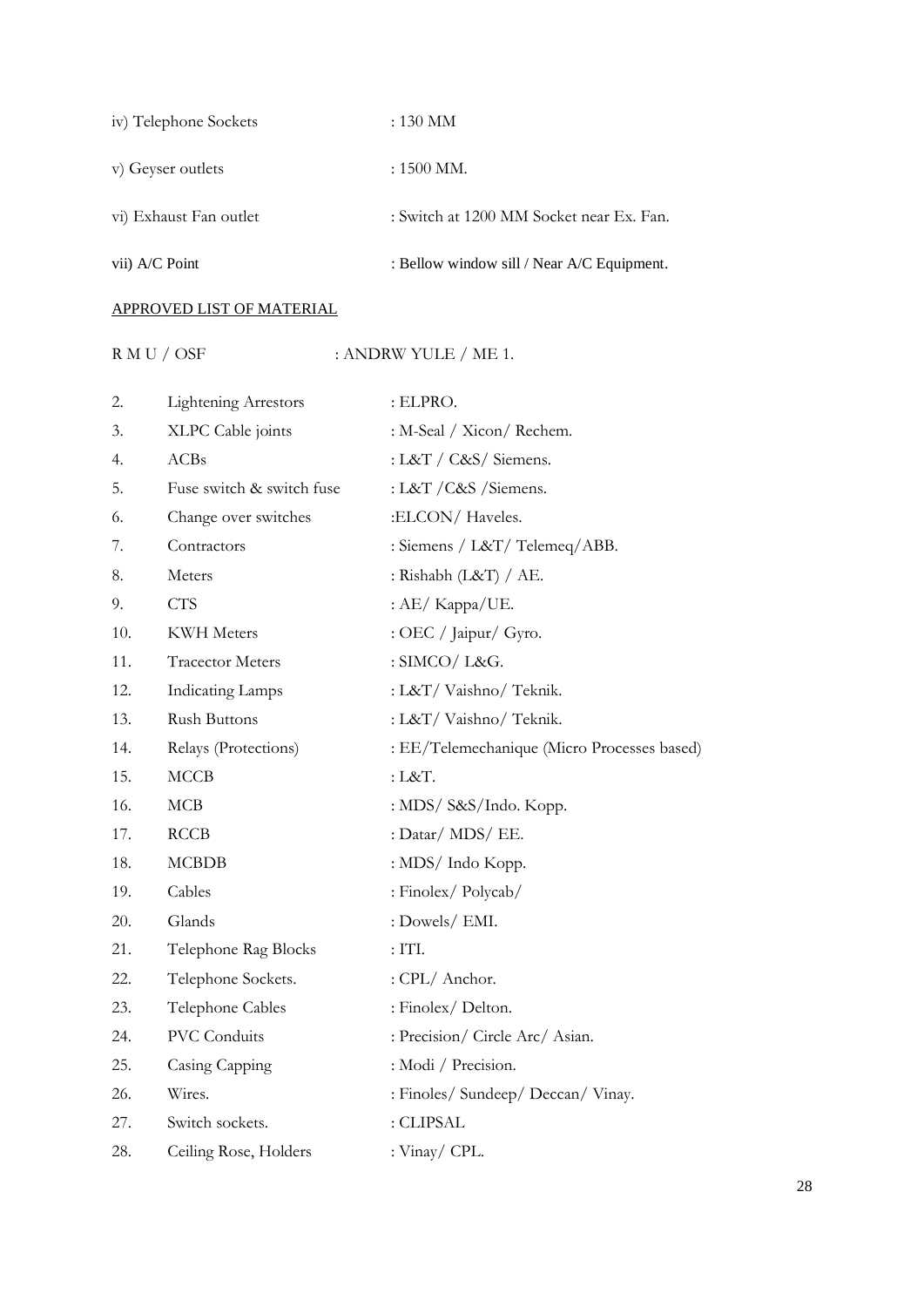| 29. | <b>Lighting Fixtures</b>     | : Philips/Wipro.                |
|-----|------------------------------|---------------------------------|
| 30. | Ceiling fans                 | : Crompton/ Orient.             |
| 31. | Dimers/ Electronic Regulator | : Crompton.                     |
| 32. | Exhaust Fans                 | : GEC/Crompton.                 |
| 33. | Capacitors                   | : Prabhodhan/ SUbhodhan/ Malde. |
| 34. | <b>Industrial Socket</b>     | : Crompton/ $BCH$ .             |
| 35. | APFCR                        | : Syntron/ Ridrashakti.         |

# **SAFETY CODE**

| 1.                                                                                                 | The first aid appliance adquate supply of sterilized dressings and cotton wool shall be maintained   |  |
|----------------------------------------------------------------------------------------------------|------------------------------------------------------------------------------------------------------|--|
|                                                                                                    | in a readily accessible place.                                                                       |  |
| 2.                                                                                                 | An injured person shall be taken to public hospital without loss of time, in case where the injury   |  |
|                                                                                                    | necessitates hospitalization.                                                                        |  |
| 3.                                                                                                 | Suitable and strong scaffolds should be provided for workmen for all works that cannot safely be     |  |
|                                                                                                    | done from ground.                                                                                    |  |
| 4.                                                                                                 | No portable single ladder shall be over 8 meter in length. The width between the side rails shall    |  |
|                                                                                                    | not be less than 30 cm (clear) and distance between two adjacent range shall not be more than 30 cm. |  |
|                                                                                                    | When the ladder is used on an extra mazdoor shall be engaged for holding the ladder.                 |  |
| 5.                                                                                                 | Every opening in the floor of the building as in a working platform be provided with suitable        |  |
|                                                                                                    | means to prevent fall of persons or materials be providing suitable fencing or railing where minimum |  |
|                                                                                                    | height shall be one meter.                                                                           |  |
| 6.                                                                                                 | No floor, roof or other part of structure shall be overloaded with debris or materials as to render  |  |
|                                                                                                    | it unsafe.                                                                                           |  |
| 7.                                                                                                 | Paint:                                                                                               |  |
| No paints containing lead or lead products shall be used in the form of paste or ready-made paint. |                                                                                                      |  |
| $\ddot{i}$                                                                                         | Suitable facemask should be supplied for use by the workers when the paint is                        |  |
|                                                                                                    | applied in the form of spray or surface having lead paint rubber and scraped.                        |  |
| 8.                                                                                                 | Overall shall be supplied by the contractor to the painters and adequate facilities shall be         |  |
|                                                                                                    | provided to enable the working painters to wash during the period of cessation of work.              |  |
| 9.                                                                                                 | Hoisting machines and tackle used in works, including their attachments, anchorage and supports      |  |
|                                                                                                    | shall be in perfect condition.                                                                       |  |
| 10.                                                                                                | The ropes used in hoisting or lowering materials or as a suspension shall be of durable and          |  |
|                                                                                                    | adequate strength and free from defects.                                                             |  |